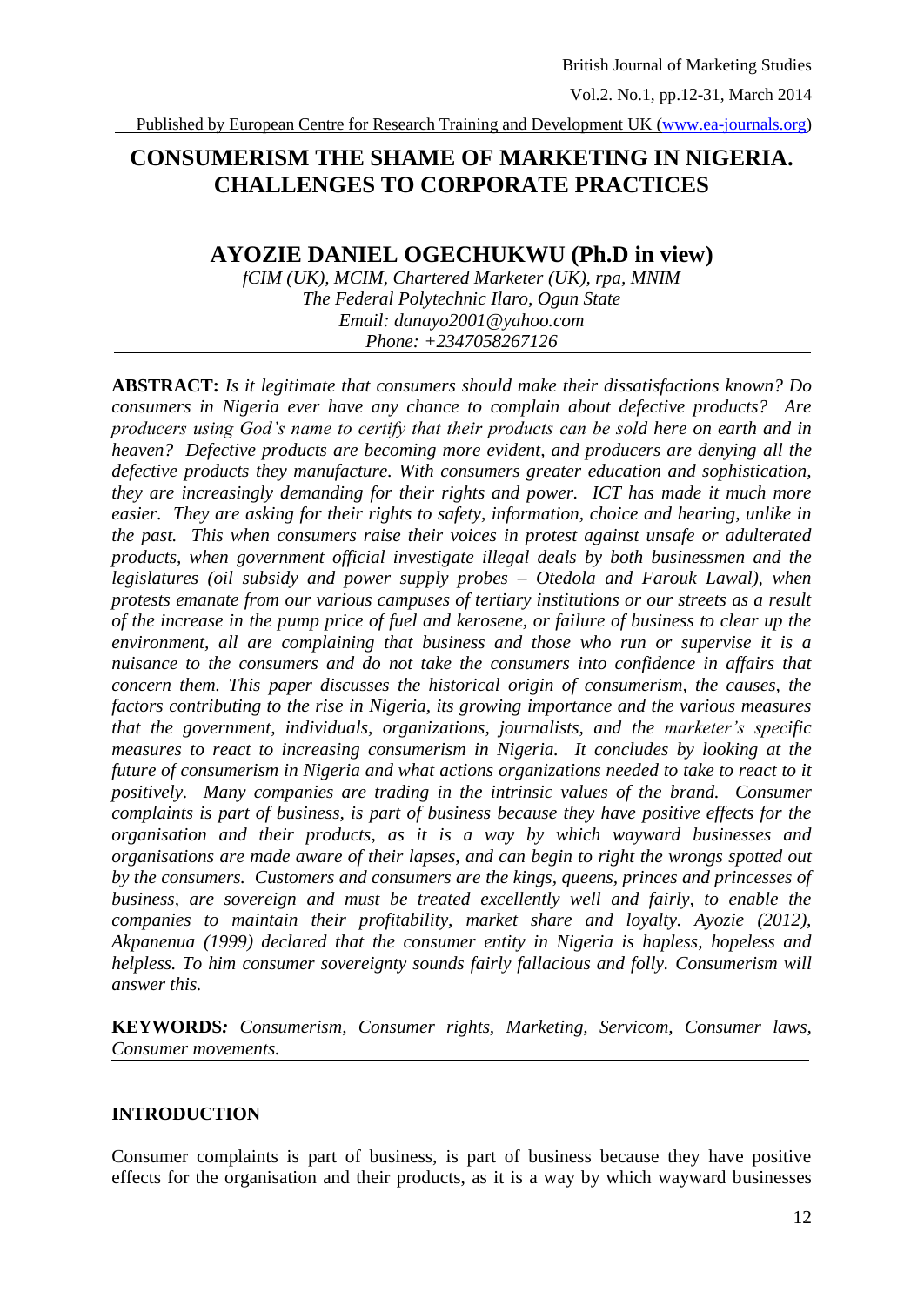Vol.2. No.1, pp.12-31, March 2014

Published by European Centre for Research Training and Development UK [\(www.ea-journals.org\)](http://www.ea-journals.org/)

and organisations are made aware of their lapses, and can begin to right the wrongs spotted out by the consumers. Customers and consumers are the kings, queens, princes and princesses of business, are sovereign and must be treated excellently well and fairly, to enable the companies to maintain their profitability, market share and loyalty. Ayozie (2012), Akpanenua (1999) declared that the consumer entity in Nigeria is hapless, hopeless and helpless. To him consumer sovereignty sounds fairly fallacious and folly.

Marketing is a constantly evolving craft and discipline. As society changes, so do our ideas of what constitutes effective and socially responsible marketing. Starting in the mid-1960s, several forces arose to challenge some of the major premises of marketing practice. These forces constitute a new marketing environment and pose challenging questions about the appropriate character of effective and socially responsible marketing in the years ahead. Some of these new forces in marketing are Consumerism, Environmentalism, Shortages, Email Marketing, Inflation, Government Regulations and Marketing Ethics. The focal point of this paper will be on CONSUMERISM.

### **Marketing and Consumerism**

Marketing's ethical issues are of course, inextricably bound up with consumerism, and the implications for both reach beyond the boundaries of 'marketing management'. The response of marketing to consumerism presents us with philosophical as well as practical questions. Kotler's (2005) call for a 'revised marketing concept' would take into account the long-term moral and social issues with which marketing should now concern itself. Before examining further such a concept, we should recognize certain practicalities which complicate the issue.

The essence of marketing strategy is to think and plan for the long term. This strategic approach is also essential if a firm wishes to adopt an increased social orientation and respond positively to consumerism. The economies of business life on the other hand, tend to invoke short-term concern, and while the evidence of successful long-term strategy is all around us, this is never easily achieved. It is likely that such difficulties will be accentuated by the addition of a consumerist/social dimension to long-range planning.The second important consideration is that of the social/economic environment itself. Consumerism, taken to its logical and ultimate conclusion, implies a major redistribution of wealth and power.

## **Origin and Development of Consumerism (Globally and in Nigeria) Origin**

Starting in the 1960s, American business firms found themselves the target of a growing consumer movement. Consumers had become better educated; products had become increasingly complex and hazardous; discontent with American institutions was widespread; influential writers accused big business of wasteful and manipulative practices; presidential messages of John F. Kennedy and Johnson discussed consumer rights. Congressional investigations of certain companies and their practices proved very embarrassing and finally. Onah (1988). Ralph Nader appeared on the scene to crystallize many of these issues.

## **Consumerism in Nigeria**

There is no known recorded history of consumerist movements or activist in Nigeria. But in the early 1970s, due to industrialization and mass production of goods, and with increased education and sophistication of the buyers/consumers, there were greater demand for quality products and the need to be informed. Many of the consumers complained to the consumer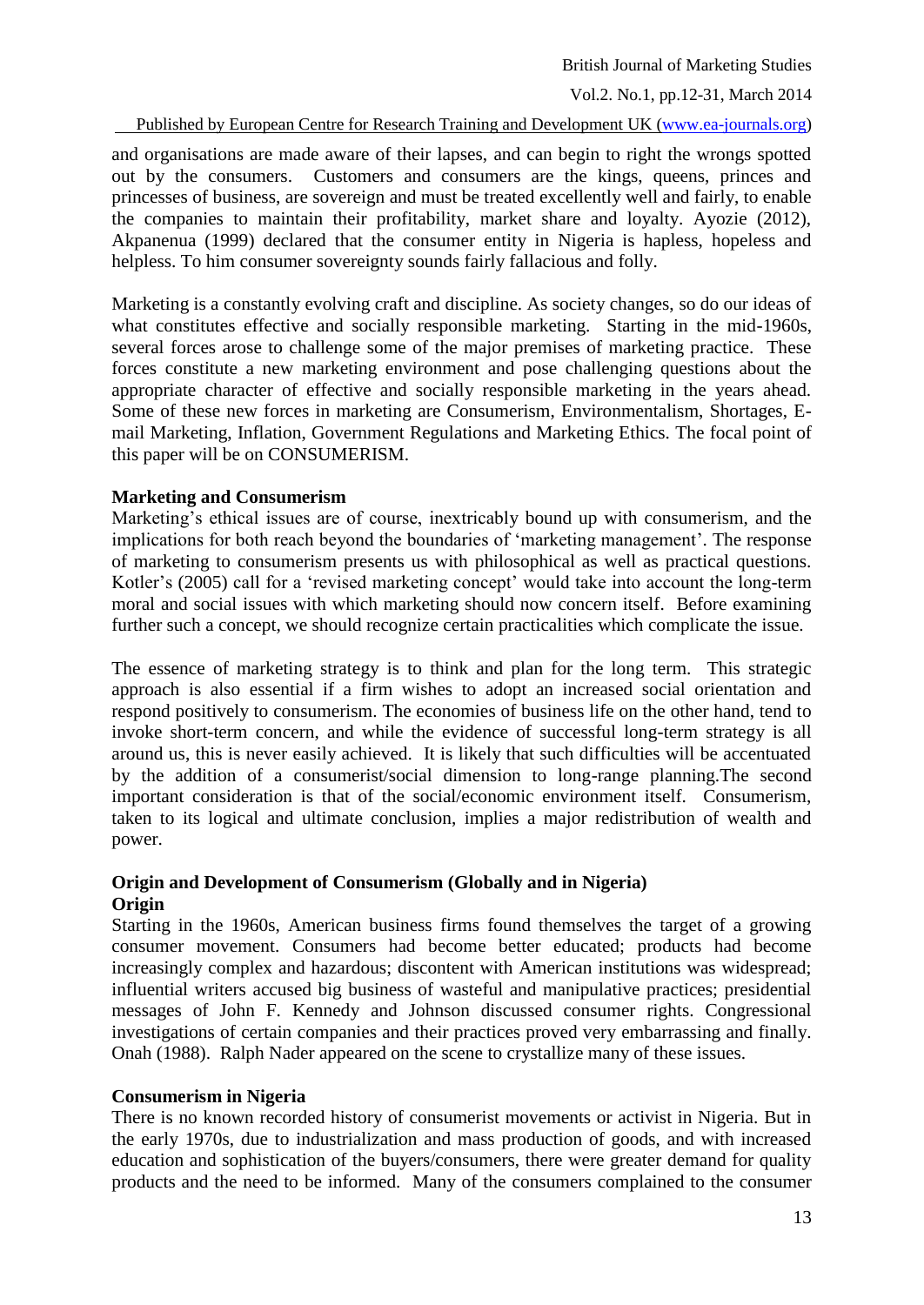Vol.2. No.1, pp.12-31, March 2014

Published by European Centre for Research Training and Development UK [\(www.ea-journals.org\)](http://www.ea-journals.org/)

protection unit, a section established in the Federal Ministry of Trade in Abuja and Lagos, to take care of the problems of the consumers from the unscrupulous activities of most business organizations. There were journalistic exposures, especially in the Print and Electronic medium, that Newspaper and magazines have dedicated consumer rights page sections. The electronic media also dedicated airtime towards exposing the deficiencies in business practices and in the products. The Federal Radio Corporation of Nigeria, the Nigeria Television Authority, the African Independent Television and Ray Power were in the vanguard of the exposures. There were new laws by the legislature and from the government, and a growing numbers of pressure groups were established in most commercial cities of Aba, Lagos, Onitsha, Ibadan, Kaduna and Kano. These pressure groups have put more restraints on marketers and producers. Now marketers have to clear their plans with the company's legal, public-relations, public affairs, and the consumer affairs department. What this entails is that public and private marketing transactions have now moved into the public domain in Nigeria. These days in Nigeria, every business and consumer entity in Nigeria has formed itself into an association e.g. Bricklayers, Shoe Shinners, Motorcycle Riders, Blacksmith, Mobile Telephone Consumers, Airline Users, and Luxurious Bus Users Associations. There are endless list.

Governments are not alone in the fight for consumer protection. Apart from the cases cited above of the efforts by the governments to protect the consumer, we have such organisations and associations as the Tenants Association, the Consumer Association in Lagos, Aba, Kaduna and Onitsha, the Enugu Consumer Movement, the Consumer Club of Awgu, the Consumer Association of Abuja and the Consumer Protection Council of Nigeria.

These organisations and/or associations are formed with similar objectives, such as:

- (a) To review the position of consumers in relation to suppliers who are traders and sellers.
- (b) To explore ways and means of checking the perennial scarcity created by unscrupulous traders.
- (c) To curb the ever-rising prices which create inflation and render the earnings of workers worthless.
- (d) To promote consumer education.
- (e) To provide consumers with information on various consumer issues.

These associations have tried in their little ways, but the effect of their operations is yet to be felt in the society. These organisations and associations will surely come to the fore in time as scarcity of goods continues, and as citizens become more aware of their rights, especially with the advent of the ICT (Internet Communication Technology), and the mobile telephone and other communication devices.

#### **Consumerism**

Due to the poor marketing practices, consumers have taken the initiative to make sure that business firms serve them properly. They now demand help and advice on weights and measures, safety, standards, informative labeling, reliable performance, advertising claim, and other forms of guaranteed satisfaction through the press and consumer protection movements. Consumerism aims to protect the rights and interests of consumers and help them deal with all organizations with which they have an exchange relationship.

#### **Consumerism Definition and Explanation**

Ayozie (2002) sees it as an organized movement of citizens and government to strengthen the rights and powers of buyers in relation to sellers. Consumerists have advocated and win the right to know the true interest list of a loan, the true lost per standard unit of competing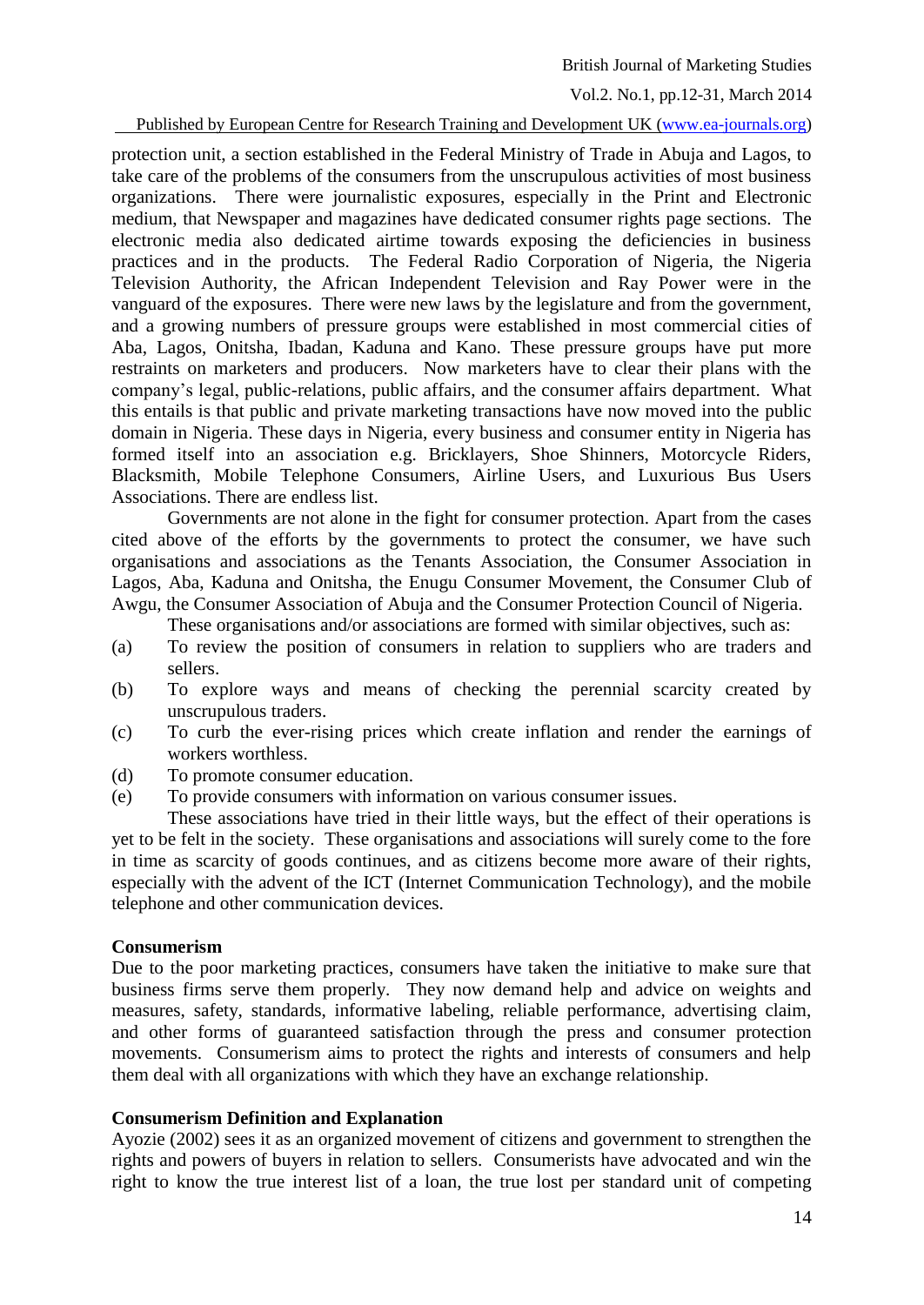Vol.2. No.1, pp.12-31, March 2014

Published by European Centre for Research Training and Development UK [\(www.ea-journals.org\)](http://www.ea-journals.org/)

brands, the basic ingredients in a product, the nutritional quality of food, the freshness of products and the true benefits of a product. In response to consumerism, several companies in Nigeria, both small, medium and large have established consumer affairs departments to help formulate policies and respond to consumer complaints.

Consumerism is simply seen as a "social movement seeking to augment the rights and power of buyers in relation to seller". Kotler (2009), Baker (1976).

Consumerism is defined as, "activities of government, business and independent organisations that are designed to protect individuals from practices that infringe upon their rights and consumption. This view of consumerism emphasizes direct relationship between the individual consumer and the business firm" Sethi (1974).

To understand the full implications of the above definition, it is worth while examining what these rights have traditionally been held to be. The sellers have the following rights;

- 1. To introduce any product in any style or size provided that it is nor injurious to health and safety, and provided that potentially hazardous products are supplied together with appropriate warnings.
- 2. To price products at any level provided that there is no discrimination among similar classes of buyers.
- 3. To say what they like in promotion of their products provided that any message is not dishonest or misleading to content or execution.
- 4. To spend any amount of money the wish, to promote their product and to introduce any buying incentive schemes provided that these cannot be defined as unfair competition.

Buyers in their turn have their own rights and the right to expect certain things from sellers and their products.

- 1. Not to buy products offered to them.
- 2. To expect the product to be safe.
- 3. To expect that the product is in fact essentially the same as the seller has represented.

An appreciation and knowledge of the respective rights of the buyer and seller helps to put the consumer problems into perspective.

Comparing these rights, many believe that the balance of power lies on the sellers' side. It is true that the buyer can refuse to buy product. But it is generally felt that the buyer is really without sufficient information, education, and protection to make wise decisions in the face of highly sophisticated sellers. Consumer advocates therefore call for the following as additional consumer rights:

- 4. The right to be adequately informed about the more important aspects of the product.
- 5. The right to be protected against questionable products and marketing practices.
- 6. The right to influence products and marketing practices in direction that will enhance the "quality of life".

The right to be informed includes such things as the right to know the true interest and cost of a loan (truth-in-lending), the true cost per standard unit of competing brands (unit pricing), the ingredients in a product (ingredient labeling), the nutritional quality of foods (nutritional labeling), the freshness of products (truth-in-advertising).

The proposal related to additional consumer protection includes the strengthening of consumers' position in case of business fraud as presently undertaken by the Economic and Financial Crimes Commission (EFCC), the Central Bank of Nigeria (CBN), National Deposit Insurance Corporation (NDIC) and Asset Management Company (AMCON) as in the liquidated commercial banks in Nigeria, the requirement of more safety to be designed into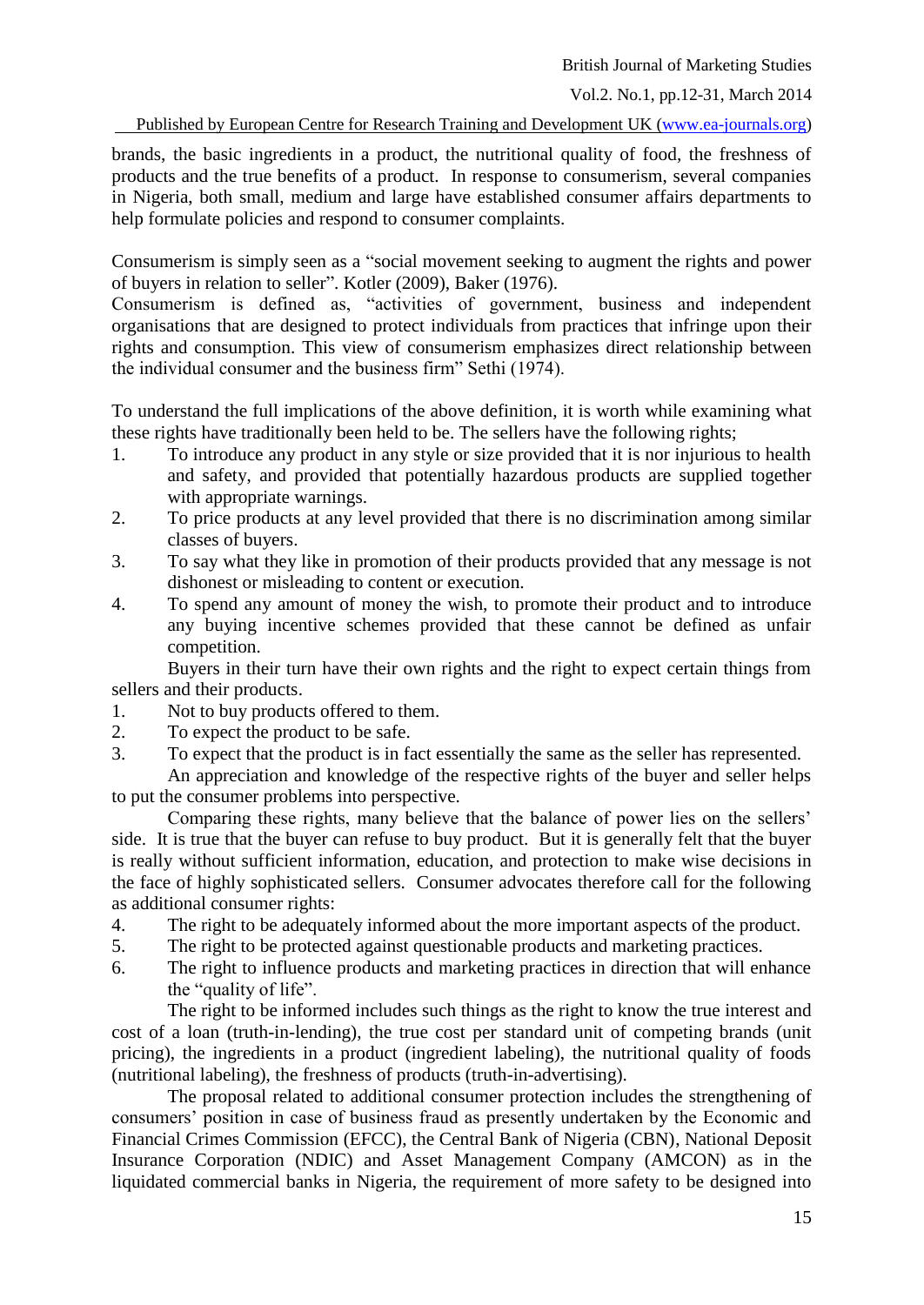#### Published by European Centre for Research Training and Development UK [\(www.ea-journals.org\)](http://www.ea-journals.org/)

products, (NAFDAC) – National Agency for Food Drugs and Administration and Control and the issuing of greater powers to existing government agencies.

The proposals relating to quality-of-life considerations include regulating the ingredients that go into certain products (detergents, gasoline) and packaging (soft-drink containers), reducing the level of advertising and promotional "noise (in both print, electronic, internet and outdoor)" and creating consumer representation on company boards to introduce consumer welfare considerations in business decision making.

## **What actually should the consumer rights be?**

In 1962 President John F. Kennedy (Kotler 2009) clearly delineated four basic consumer rights. His declaration was probably the most important single step in the advancement of consumerism. He proposed the following 'consumer rights'.

- 1. **The right to safety:** Consumers have the right to expect that products do not possess hidden dangers. This was the basis of Nader's campaign against the automobile industry. In the UK, the aftermath of the thalidomide affair forced attention to turn on food and drugs. Occasionally, such attention has led to allegations of alarmist activity by consumerists. In the US the use of cyclamates in artificial sweeteners was alleged to have a carcinogenic effect. Subsequent investigations held that such products were harmless in the quantities normally consumed by human beings.
- 2. **The right to be informed:** Consumers should be protected from inadequate and misleading product information and from deceptions in advertising, guarantees and product labeling. Possibly the most extreme example is that of cigarette advertising and the introduction of government health warnings. Other examples are less controversial, but the idea remains the same: consumers should be responsible for their purchase decisions only after having been in receipt of adequate product information.
- 3. **The right to choose:** Consumers have the right to real competition among sellers and should not be subjected to confusing promotion and product labeling. An experiment in California showed that such was the variety and complexity of labeling, that supermarket shoppers were incapable of relating quantity to cost when making purchases.
- 4. **The right to be heard:** Consumers have the right to express their dissatisfactions in a manner which will attract attention and so achieve positive results. Consumerists argue that individual consumers, apart from having no 'voice', do not necessarily have the time or the skills to make complex choice decisions or to absorb product information when it is preferred. Organized bodies should, therefore, be established to speak for them. A further argument is that modern shopping methods have distanced the seller from the buyer so that dissatisfactions are difficult to voice with any degree of success.

The need to protect the above rights has led to the enactment of laws in many countries such as Sales of Goods Act (1893) and the creation of government agencies such as Standard Organization of Nigeria, National Agency for Food, Drugs and Administration Control (NAFDAC), the Consumers Right Protection Council (CRPC), SERVICOM and AMCON.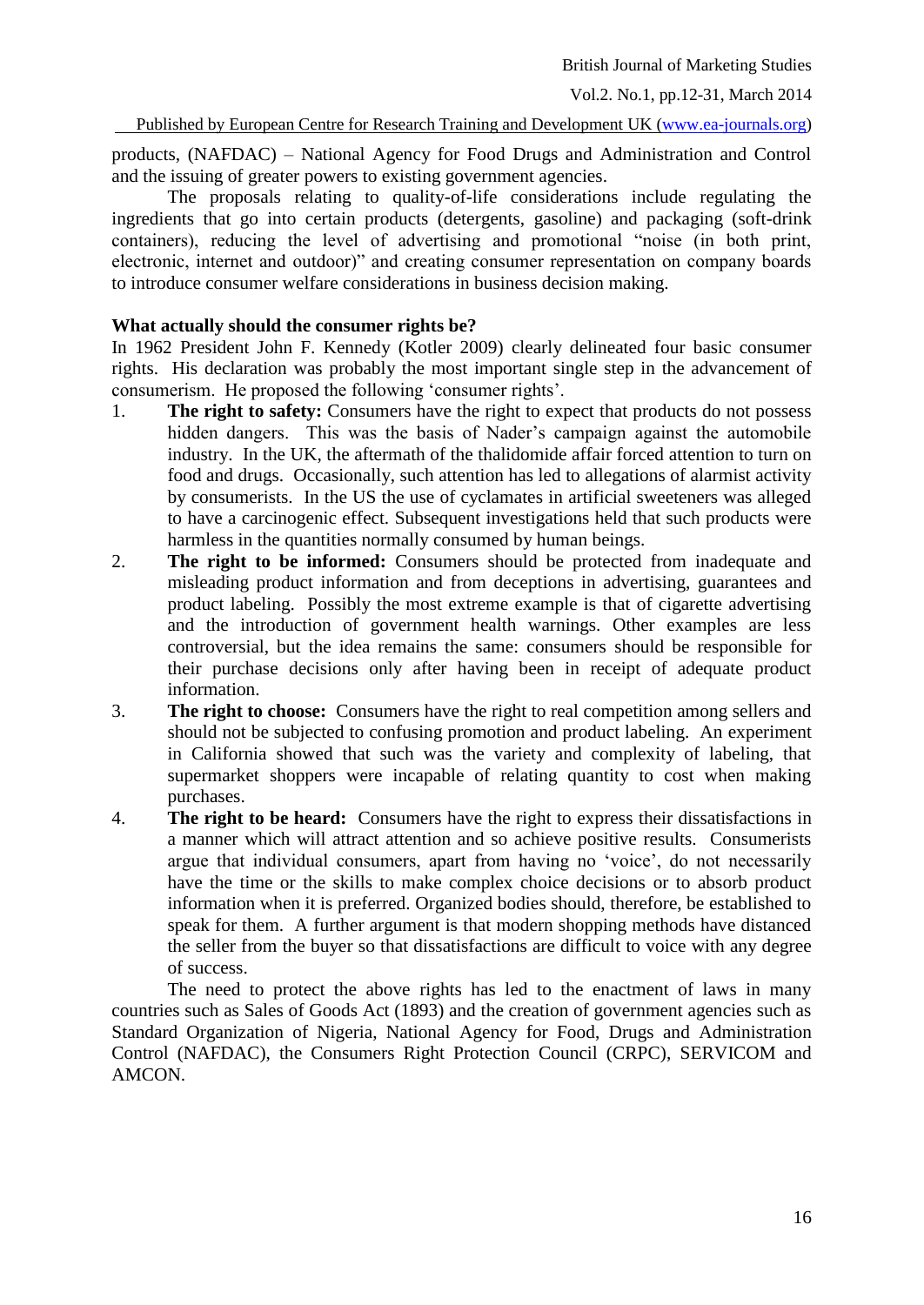#### Published by European Centre for Research Training and Development UK [\(www.ea-journals.org\)](http://www.ea-journals.org/)

## **Additional Types of Rights and Abuses Suffered by the Consumers in Nigeria**

Rights to which abuses are inflicted against consumers may be classified as protection of consumers against threat:

- to life and property
- to market in perfections, deception and fraud
- from other consumers. Sethi (1974)

## **Threat to Life and Property**

Technological breakthroughs are presumably responsible for threat to life and property and could be classified into two main classes.

1. *Protection from the voluntary consumption of goods and services* – It refers to buying consumer durables or non-durables which a consumer knows are defective. Indulgence in smoking and drinking or the boarding of an overloaded vehicle sometime with poor tyres, for example cigarettes and alcohols have been confirmed by health experts as slow killers.

2. *Protection from involuntary consumption of polluted environment* – Indeed, we live in the midst of smog, oil stained beaches, polluted water, automobile and garbage grave yards environmental and urban decay, they are not only eyes sores, but also offend our senses and threaten our health and well being and stifle development.

## **Protection against Unethical Business Behaviour**

Sethi (1974) explained this as economic loss, sacrifice or disutility suffered by the consumer in the market place. This could be categorized into four categories.

*Protection Against the Dark-side of the Market Place* - This involves activities which the producers and marketers deliberately deceive the consumer with fraudulent advert and high pressure tactics. Sethi (1974). That business has been deceiving consumers by misleading advertisement became dramatic in Kenya, where three multi-national baby food companies – Glaxo, Nestle and Cow and Gate had accepted a new code of ethics introduced by the Kenyan Minister of Health – "that breast feeding is the best method of feeding an infant in the first months of life". Earlier, the baby food companies informed the public that manufactured baby foods were better than breast milk. The Minister forced them to reverse that claim.

- *Freedom of Choice in Relation to Monopoly Power* - Healthy competition has been driven out of the market place by price collusions among oligopolists and by subversive activities. In some Nigerian Markets, Market Traders' Associations ration market days among themselves in order to create artificial oligopolistic market environment where consumers have limited choices to make.

- *The right to be informed of product attributes* - Information affecting quality, safety, portability, disposability, efficacy, design, style; size, weight, colour, cost, guarantee/warrantees, service policy and service availability of a product. These pieces of information are usually not forthcoming.

- *The right to fair hearing* - It is concerned with the plight of consumers while seeking redress. Fair hearing is almost non-existent in the Nigeria market place. Justice is expensive in Nigeria, to seek redress is therefore out of the reach of a man in the street. However, a celebrated cases filed in 1982 in a high court by a retired Permanent Secretary against Peugeot Automobile of Nigeria Ltd (PAN), praying the court to declare the new Peugeot 305- SR unfit for the Nigerian market. He disclosed that he spent over N400 a month for repairs while the air-conditioning unit on his brand new 305-SR have never worked. (Akpanemia 1998).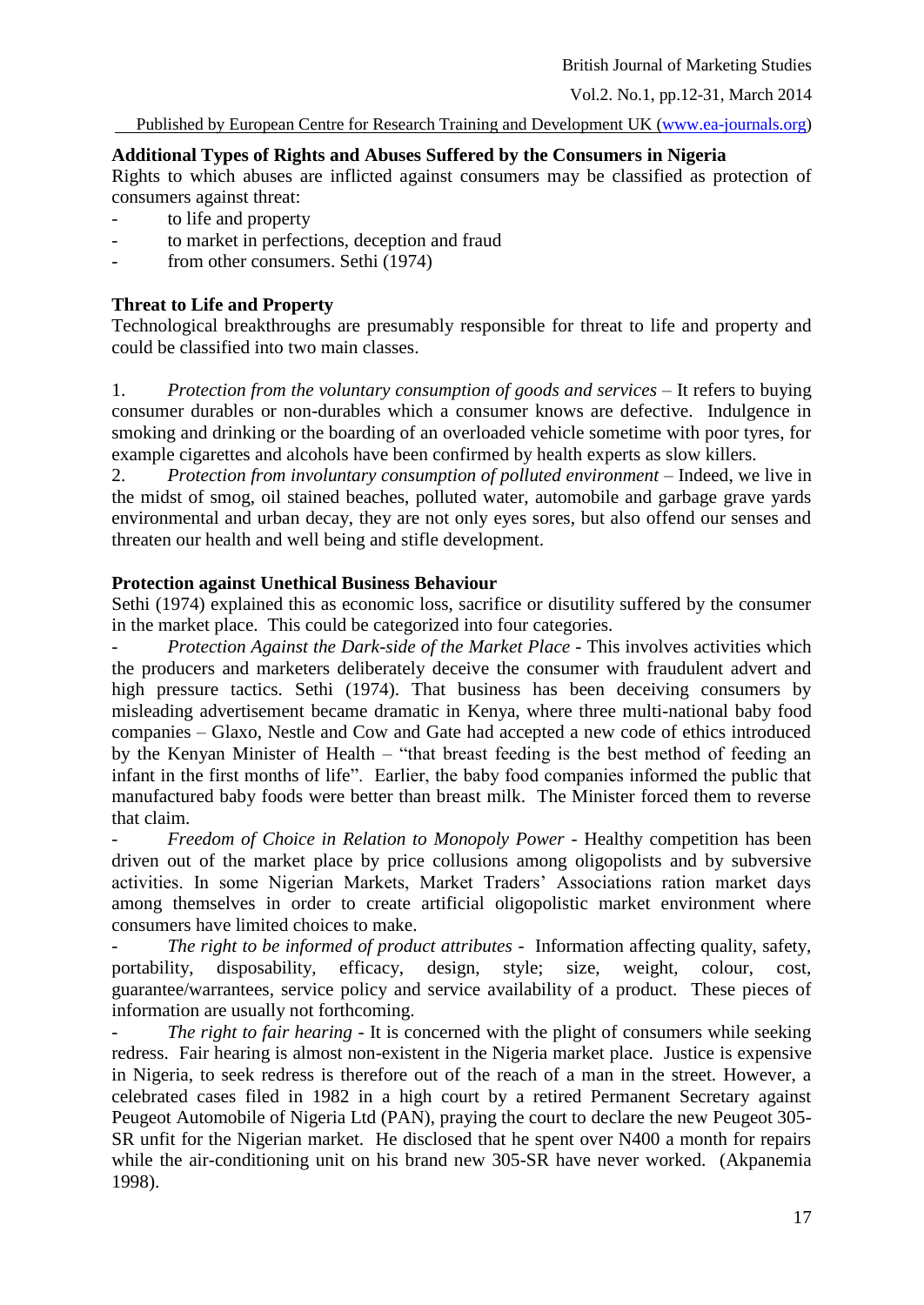Published by European Centre for Research Training and Development UK [\(www.ea-journals.org\)](http://www.ea-journals.org/)

## **Protection from other Consumers**

This is subjected to two topical areas namely;

- the deterioration of the physical environment, and
- social safety and humanity imbalance.

*\* The Deterioration of the Physical Environment* – The Societal consensus is that, there is a deterioration in our physical environment. It is a long term effect of technological breakthroughs which falls into two dimensions:

(i) Aggressive resources depletion and exploitation:- The desire for industrial and technological innovations which lays a heavy burden on natural resources indicates that limitation to growth is apparent. Moreover, the natural vegetation disappears on daily basis giving room to accommodation and cultivation.

(ii) Environmental Pollution:- The major sources of pollution include solid waste disposal, water and air pollution.

*\* Social Safety and Humanity Imbalance* - In a mass consumption society, the physical safety considerations should not be dismissed with a wave of hand.

In our society, there is evidence of the importance of social pressure of conspicuous and non-conspicuous consumptions. This is going to be discussed under the following headings:

(i) Safety and Protection from other Consumers:- This include the effects of smoking on non-smokers, reckless discarding of potentially dangerous containers, bottles, metal cans, automobile bodies, tyres, agricultural and mining waste. Turning on musical sets at maximum without minding how it affects the next door neighbour, reckless and mindless use of the places of convenience. The oozing of carbon from a damaged vehicle exhaust – pipe into the air, indiscriminate use of deafening horns by motorists or the abandoning of breakdown vehicles on the middle of high ways recklessly without adequate safety warning devices.

## **Causes of Consumerism in Nigeria and Globally**

Onah (1988), Ayozie (2002), Kotler (2008), listed the prominent causes of consumerism as the following, in Nigeria and globally:

- Inadequate standards of performance of many products; e.g. Electronic products, drugs, detergents, milk, sachet and bottled water, soft drinks, meat, etc.
- Completely misleading and untrue advertising claims together with inadequate product information, and deceptive selling practices, all of which has led to clear-cut abuses and infringement upon the rights of consumers. It has been reported that consumer groups are campaigning vigorously in Nigeria, and globally for the right to use free broadcasting time for counter-advertising as a public service.
- Increasing technological complexity, standardization, automation, mass production and marketing of goods, all of which make it impossible to consider individual needs or those of few people in the design and manufacture of products. In fact, consumerism as we know it today, is a reaction against the depersonalization of consumption arising from mass production and mass distribution.
- Poorly designed, shoddy, catchy-kobo-kobo, goods that are incomplete or illconceived. (Sachet "Pure Water").
- Desire to keep outdated goods in the market because of investments already put on it.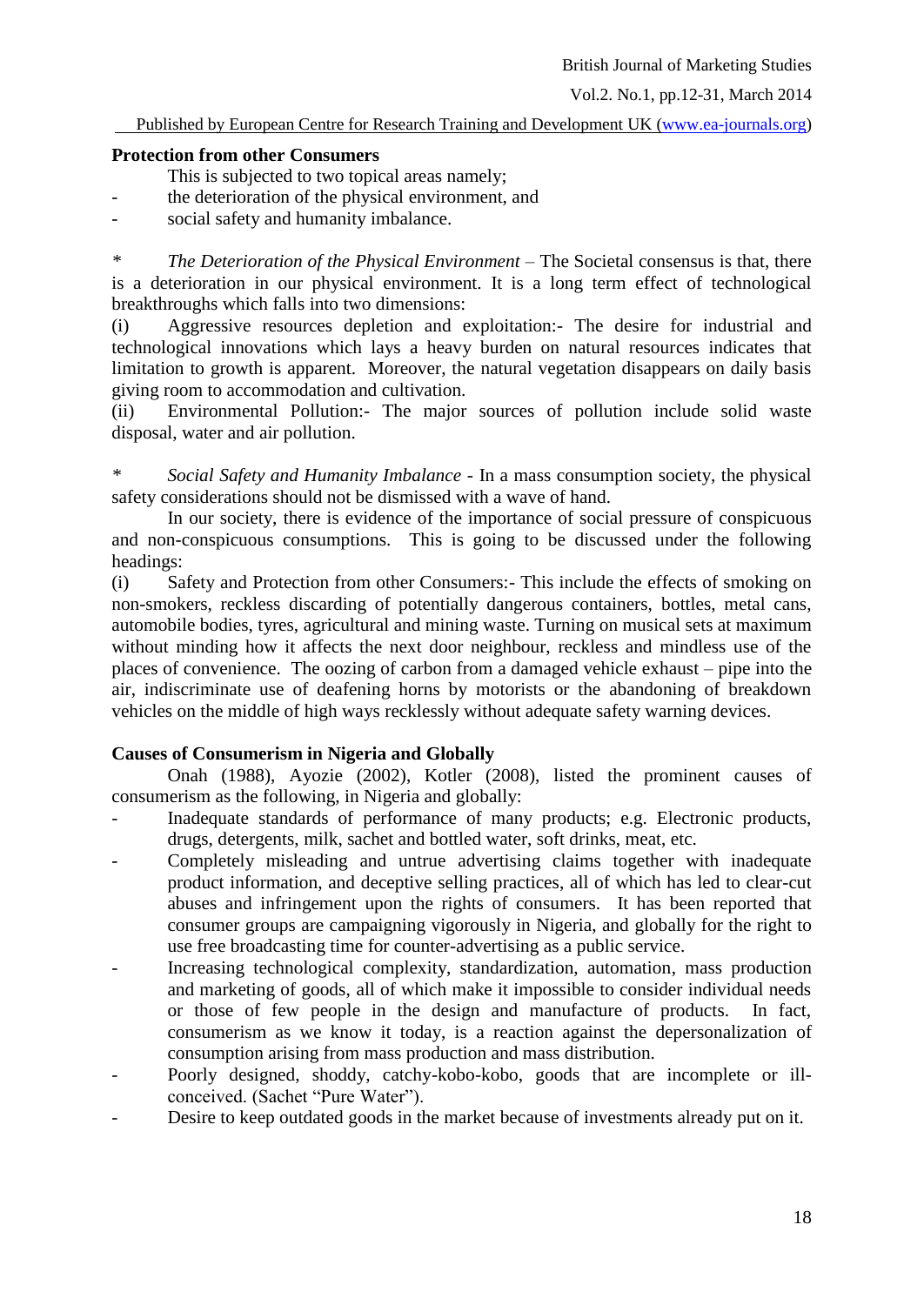Published by European Centre for Research Training and Development UK [\(www.ea-journals.org\)](http://www.ea-journals.org/)

### **Consumerism Today in Nigeria**

Despite the initial reluctance of firms to respond to the consumer movement in Nigeria, the 2000s have witnessed definite progress in the attitudes and actions of business organizations in Nigeria. That this has been due to enlightenment. What is more certain is that governmental and legal action has obliged companies not only to initiate change but also has permitted the realization that consumerism has become a fixture of society which, if properly approached, can provide positive opportunities for marketing management. The creation of a NDIC, AMCON, SERVICOM, NAFDAC, CBN and Consumer Protection Council testifies to the government's commitment to consumer protection. The following laws and action below details the extent of remedies in law and sources of advice which are available to consumers. It is, therefore, perhaps lamentable that statutes and official bodies have had to be the instrument of change, but what is important for the consumer is the fact that change has taken place. It is significant that major companies in the retail sector have adopted unit pricing voluntarily or have insisted on explicit labeling details. Other businesses have published true rates of interest (annual percentage rates) for credit deals or have used the fact that their products adhere to the respective regulations as a major theme of their promotional campaigns. Whether this is altruism or a response to legislation is not really relevant; the important thing is that these initiatives have been taken place in Nigeria. Some of this very relevant and specific laws defines the extent of government sensitivity to consumerism in Nigeria are.

## **Factors Contributing to the rise of Consumerism in Nigeria**

It is only when business and industry deny the consumer his rights that he reacts vehemently. The rise of consumerism in Nigeria can be attributed to several factors.

Onah (1988) enumerated the Nigeria factors as Ohms

## **Unscrupulous Business Practice**

In the attempt to get rich quick some businessmen and women indulge in unscrupulous business practices. For example, many expired drugs/canned foods are on widespread sale in our markets in Nigeria. Currently, food poisoning has been incessant in our households and educational institutions. This is because spoilt tinned foods, dirty sachet water, adulterated products and dirty food items, find their way in to our markets instead of being destroyed. The consumer has become helpless in the hands of some of our businessmen and women. The porous Nigerian borders and the unscrupulous activities of our law enforcement agencies, and business people have made illegal business to thrive not minding the stringent laws against it. Smuggling of items is illegal in Nigeria.

## **Scarcity**

Scarcity of goods and services in Nigeria has given birth to high prices. The continuous increase in retail prices in the face of perennial scarcity has frustrated many consumers, especially with kerosene, diesel and petroleum where the pump prices kept in rising beyond the reach of the average consumer in Nigeria.

## **Education**

Today's consumer is better educated than his forebears and thus less unwilling to accept the exaggerated salesmanship and misleading advertisements, shoddy goods and even bits of deceit that buyers once considered the natural hazards of commerce.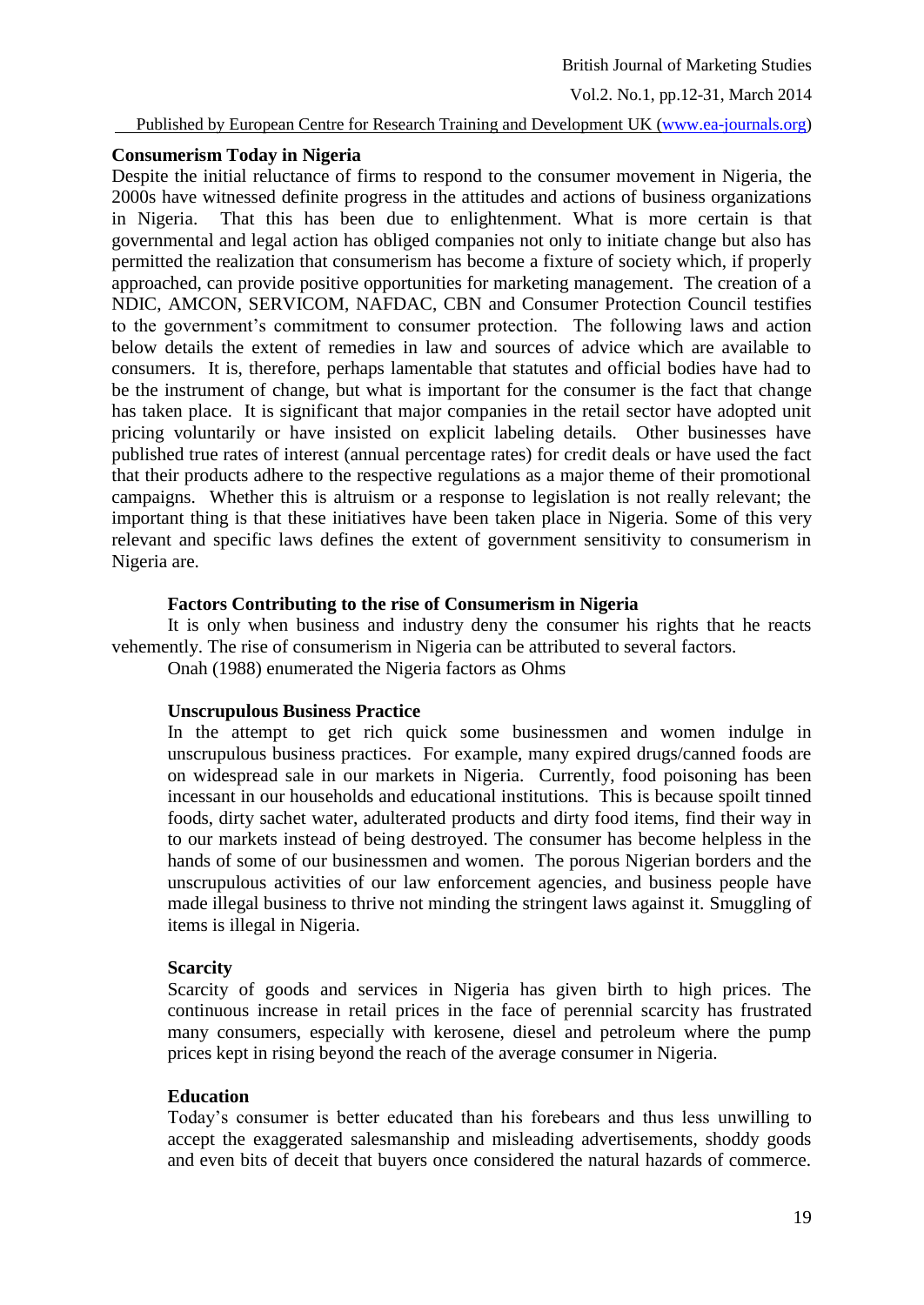#### Published by European Centre for Research Training and Development UK [\(www.ea-journals.org\)](http://www.ea-journals.org/)

With the Universal Basic Education programme, the ICT (Internet Communication Technology) and internet the impact of education will be felt more than ever before.

### **Intentionally Planned Obsolescence**

Mass production and mass marketing have put more products on the market than the consumer is willing to take. This has often led to wild claims by advertisers and even the itinerant sales people about what products can do and the use of sophisticated psychological devices in radio and television programmes to get the consumer to buy the product. (Onah 2004, 1998)

## **Raising Public Expectations of High Standards of Business Conduct and Social Responsibility**

With the increase in the level of education and standard of living in Nigeria, the public expectation of business conduct has risen too. People are now much more aware of their rights as consumers and demand the same from business. Businesses in Nigeria, as in other places, are expected to perform some social responsibilities. Many individuals today accuse business operating in Nigeria of exploitation and profiteering. This is evidenced in the Niger Delta oil militants problem, communal clashes, oil fire disasters, and other cases in other communities.

### **Economic and Social Dislocation**

Consumerism comes as a result of serious economic, political and social dislocation. This type of situation is marked by the rise in consumer prices and declined real incomes. The Nigerian economy is today facing these economic and social ills. The minimum wage crisis, oil subsidy strikes are all indications of economic, political and social dislocations in Nigeria.

## **Wild Claims**

Consumerism exists in Nigeria because of the four peculiar ills rampant in some businesses today, namely deceptive promotions, hidden charges, sloppy service and unsafe or impure products. Such claims are rampart in the local drugs and herbs produced by the Nigerian herbalists, and in other locally produced and marketed products.

Lack of self-discipline by business firms and reluctance on their part to enforce national and international laws relating to production and marketing of products and services.

Rising incomes and standards of living, plus increasing education all of which have increased the concern of consumers for quality of life and better productions.

Increasing prices which decrease the rise in the real purchasing power and making wise spending imperative, and post-purchase dissatisfaction unbearable.

The influence of writers, consumer protectionists, and political leaders such as Ralph Nader, F. J. Schlink, Stuart Chase, Arthur Kallet, J. K. Galbraith and J. F. Kennedy. They have all sought protection for consumers through their writings and speeches. Some activists have exposed the tendency of some companies to sell dangerous drugs, unsafe cosmetics, and adulterated foods. They have advocated rigorous scientific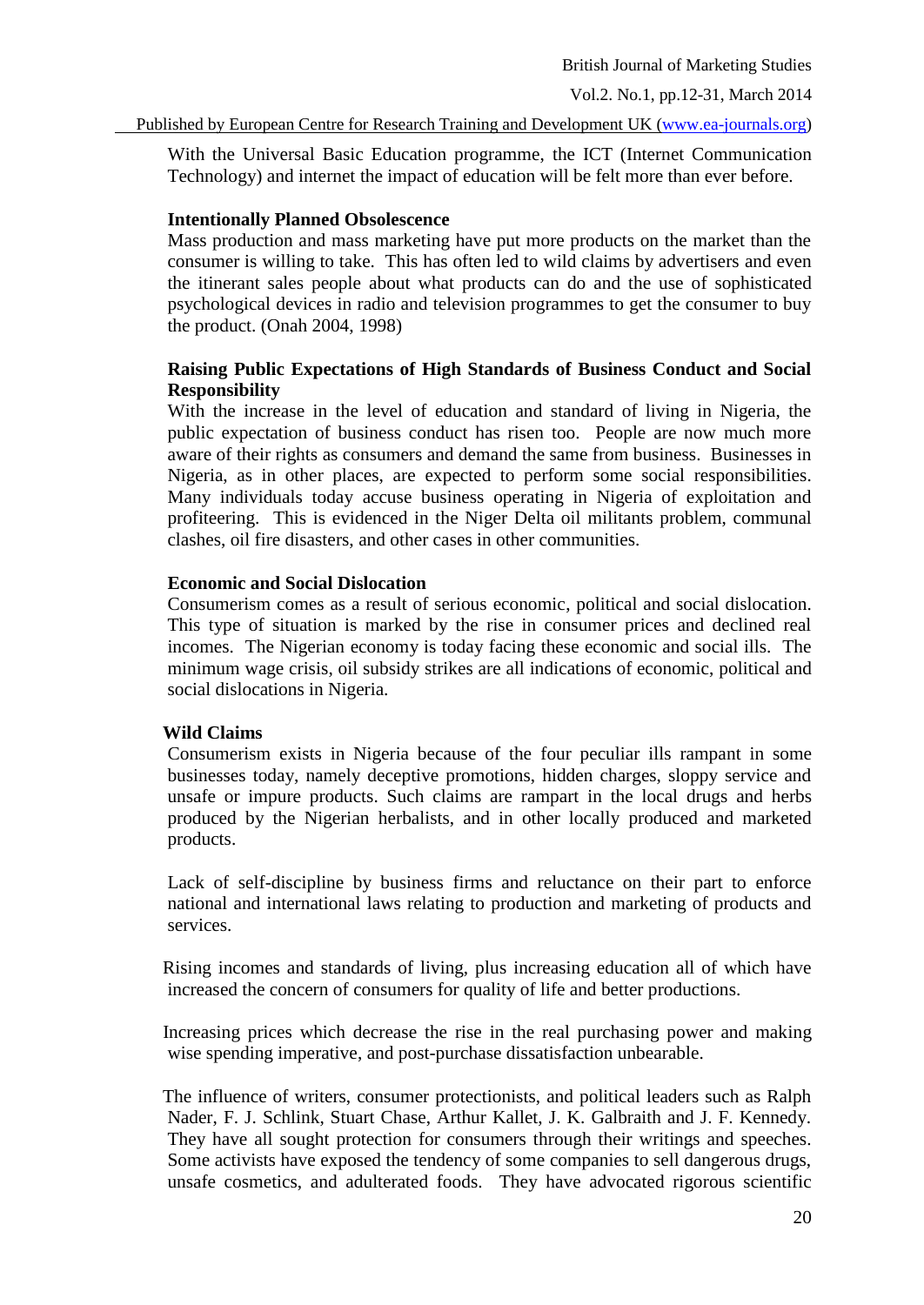Published by European Centre for Research Training and Development UK [\(www.ea-journals.org\)](http://www.ea-journals.org/)

testing and product standards as well as product description to provide consumers with information for making wise purchasing decisions.

## **The Increasing Importance of Consumerism in Nigeria**

Consumerism today is enhanced by several social and economic factors which were not evident in earlier traditional expressions of consumerism, and the difficulty of judgements that the consumer faces. The individual consumer finds if difficult to judge the quality of the product in terms of price, package, content, brand proliferation, product obsolescence, after sales services and other product features. The average consumer, especially in Nigeria, has not been exposed to the type of sophistication he is now witnessing. The number of illiterates outnumbers the literates, therefore, the protection of the consumer is the paramount importance.

- Consumerism is important because inflation has made purchase behaviour even more difficult. Rising prices have led consumers expect to increased quality expectations which are not achieved, thus again contributing to the frustration of consumers.
- Information supplied through advertisements is ambiguous, sometimes confusing, mainly false and deceptive claims because the consumer is ignorant of the standards. It is important that the government have stepped in to protect the consumer.
- The competition that results amongst the various producers causes consumers to be confused and this affects their purchases. For example, the ordinary consumer finds it difficult to distinguish between ordinary petrol, kerosene or diesel sold by Mobil and that sold by Agip, or to distinguish between Benson and hedges and Rothmans cigarettes, so he needs protection.
- Advertisement encourages purchases by emotion rather than reason or rationality, and as such the government, organisations and associations should some to the aid of the consumers.

## **Practical Measures for Consumerism in Nigeria**

Attempts to protect the consumer in Nigeria have come from four major sources, namely government, and through its laws, actions and legislations, organisations/associations, journalistic exposes and from the individual consumers. In order to appreciate the stage consumerism has reached in Nigeria we shall discuss the role each of these parties are playing.

## **Government Policy Measures**

In Nigeria today, some of the most serious attempts to protects consumers and ensure their welfare come from the Federal and State governments. These attempts are both economic and social.

One of the causes of consumerism in Nigeria today is the continuous increase in prices. The then Federal Military Government in the 1970s tried to protect the consumer by the enactment of the Price Control Decree, 1970 and the setting of price ceiling for petroleum and other products. By the enactment of the Price Control Decree, Price Control Committees have been set up in each of the states to monitor the specific prices assigned to products. The government has put a ceiling on the prices of controlled commodities like petroleum to ensure that consumers do not pay more than necessary.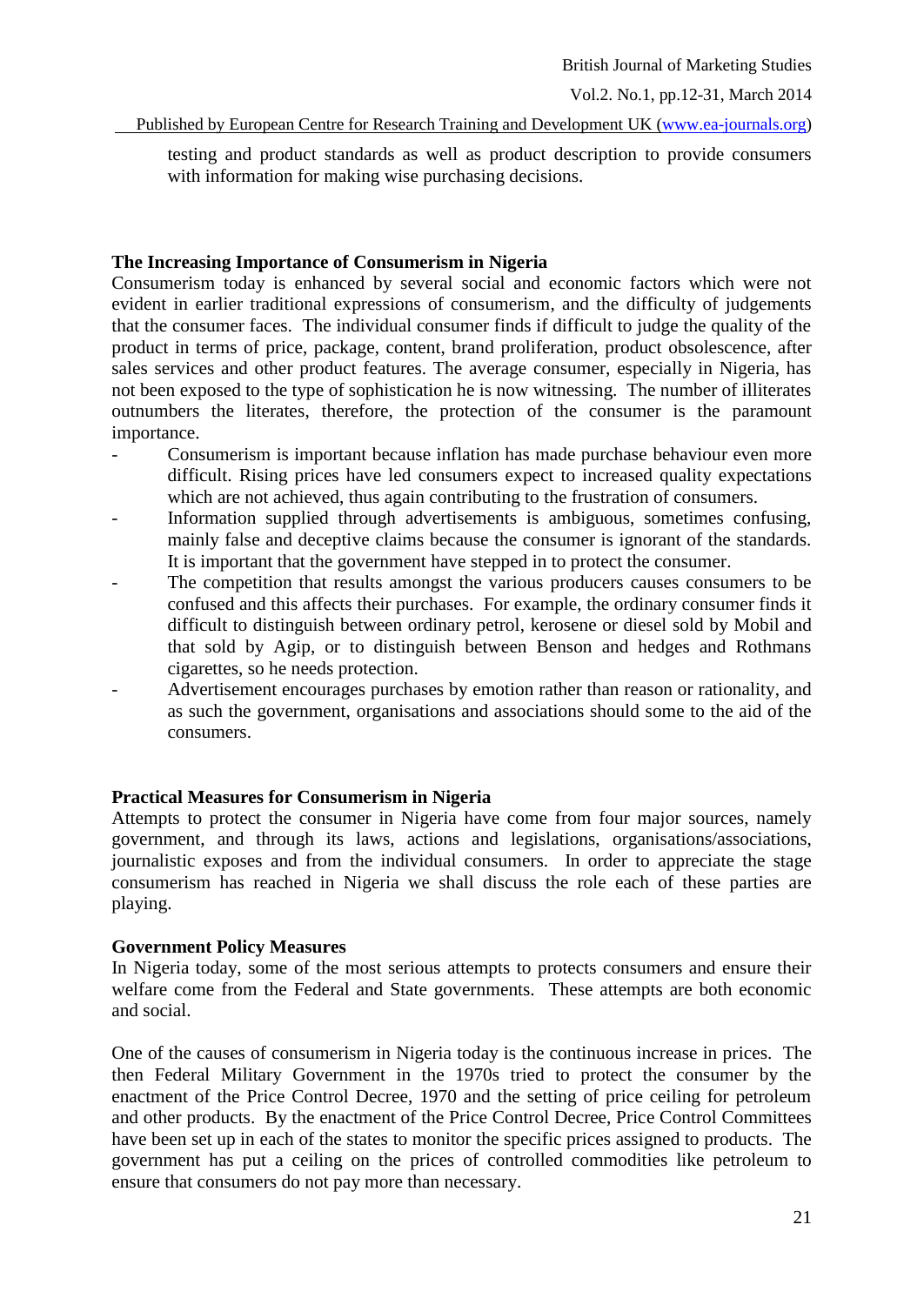Because the level of consumer awareness in Nigeria is relatively low, consumers are saddled with poor products and services and are subjected to unwarranted hardship over basic services. The Nigerian President has acknowledged that Nigerians have for too long been short changed by the quality of public and private services, which often are not delivered without undue influence. He has noted that public offices in Nigeria are riddled with inefficiency and corruption and have become impediments to the effective implementation of government policies. In a bid to reverse this trend the Nigerian government in 2004 introduced the "SERVICOM" described as service compact with all Nigerians.

According to the government, "SERVICOM" is a social contract between the Federal Government and the people of Nigeria. SERVICOM gives the right to demand for good service. Details of the rights are contained in the SERVICOM charters which are available to the public in all government agencies wherever services are provided. The charters tell the public what to expect and how to expect it, and provided a clear process of grievance and redress in case of service failure. SERVICOM is based on quality services designed around consumers requirements. The scheme applies to all government establishments, including ministries, agencies, parastatals, and other government departments. Under the scheme each government entity is required to prepare and publish a SERVICOM charter which must include basic components, such as a description of service, mission, and vision statements, details about customers service delivery that customers may expect, and a grievance and redress mechanism. In addition, it must contain a statement of what the service requires from staff, management and customers, or even the government. The SERVICOM office monitors the implementation of SERVICOM Charters by service providers. The office conducts a periodic evaluation of service providers and publishes results of its findings. It also facilities the resolution of consumer complaints by service providers.

The Standards Organisation of Nigeria is another of the public agencies concerned with the welfare of the consumer. It was formed for the purpose of insuring that products and services conform to certain specified standards. It stipulates quality, weights and measures that must be conformed with by business. The APCON Decree 55 of 1988, also stipulates the types of Advert that should be run, and the standard of knowledge of the practitioners in Nigeria.

In protecting the life of consumers the Government has also gone on to promulgate the Food and Drugs Decree, 1974. This Decree prohibits sale of certain food, drugs, cosmetics, sale or advertisement of food as treatment for certain diseases, and various misleading practices. The first right of the consumer – the right to safety – mentioned above, is emphasised by this Decree.

The right of the Nigeria consumer to have good and safe accommodation has often been violated. Both the Federal and State governments for example the Lagos State have come to the aid of consumers by the promulgation of a rent decree and edicts by both the military and civilian governments. In order to execute the decree and edicts, rent tribunals were established both in Lagos and in some other states of the Federation. This trend is bound to continue unless landlords change their attitudes to exploiting the tenants.

Today in Nigeria we notice government's partial or total commitment to the consumer. The government has not stopped formulating laws and regulations for consumer protection; it has also gone further and put them into action. In the years past a pharmaceutical company was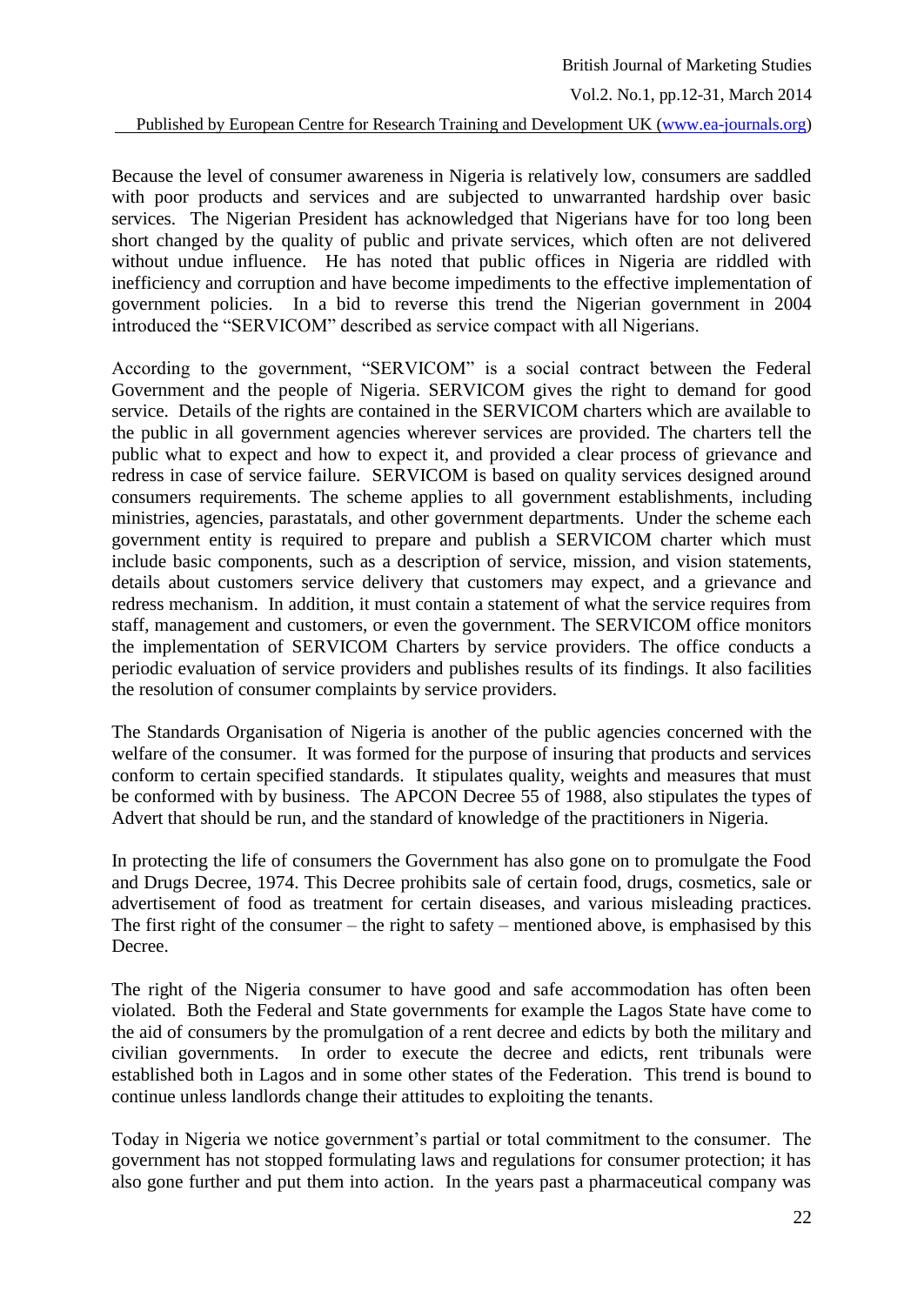Published by European Centre for Research Training and Development UK [\(www.ea-journals.org\)](http://www.ea-journals.org/)

closed down by the Federal Government, some imported canned beer, toothpaste, textile materials, and food were barred from the Nigerian markets, so many pharmaceutical products destroyed and burnt publicly by NAFDAC and the Custom Services at Onitsha, Aba and Kano cities, and a lot of Adverts stopped by the Advertising Practitioners Council of Nigeria (APCON), and the Central Bank of Nigeria for financial and service advertisements.

Companies and individuals are today being dragged to court on various offences violating the rights of the consumer, as can be seen in the case of Phizer Pharmaceuticals in Kano and Kaduna states, and my pickin product in Lagos, and other cases in other part of Nigeria.

## **Organisations/Associations**

Governments are not alone in the fight for consumer protection. Apart from the cases cited above of the efforts by the governments to protect the consumer, we have such organisations and associations as the Tenants Association, the Consumer Association in Lagos, Aba, Kaduna and Onitsha, the Enugu Consumer Movement, the Consumer Club of Awgu, the Consumer Association of Abuja and the Consumer Protection Council of Nigeria.

These organisations and/or associations are formed with similar objectives, such as:

- (a) To review the position of consumers in relation to suppliers who are traders and sellers.
- (b) To explore ways and means of checking the perennial scarcity created by unscrupulous traders.
- (c) To curb the ever-rising prices which create inflation and render the earnings of workers worthless.
- (d) To promote consumer education.
- (e) To provide consumers with information on various consumer issues.

These associations have tried in their little ways, but the effect of their operations is yet to be felt in the society. These organisations and associations will surely come to the fore in time as scarcity of goods continues, and as citizens become more aware of their rights, especially with the advent of the ICT (Internet Communication Technology), and the mobile telephone and other communication devices.

#### **Journalistic Exposes**

Our various newspapers and magazines have certain pages devoted to consumer issues, for example the Consumers' Affairs page of the Daily Times, Punch, Vanguard, Concord, and the Guardian newspapers. Here various issues concerning consumers are discussed by scholars, consumers, writers and researchers who are encouraged to publish their findings in these papers. In the past the Association of Market Women in Lagos State launched a monthly magazine, Shopping News, to provide information and vital statistics for the consumers in the State. Its other purposes also include the provision of an opportunity for visitors to familiarise themselves with the location of shopping facilities in the State. There is also a publication on mortgages and houses for sales in Lagos and in other cities in Nigeria, so as to provide the consumer with a choice in purchase.

## **Consumers' Measures Towards Consumerism**

A lot has been said and written about safeguarding the rights and interests of consumers. Proposals for improving the position of the consumer have come from radicals, researchers, activists and lawyers, who believe that the consumer's present situation is the inevitable result of an exploitative and deceptive system. Often these so-called consumer advocates in our society have called for a fundamental reorganisation of the entire economic system. Often, both the Federal and State governments have been criticised by individual consumers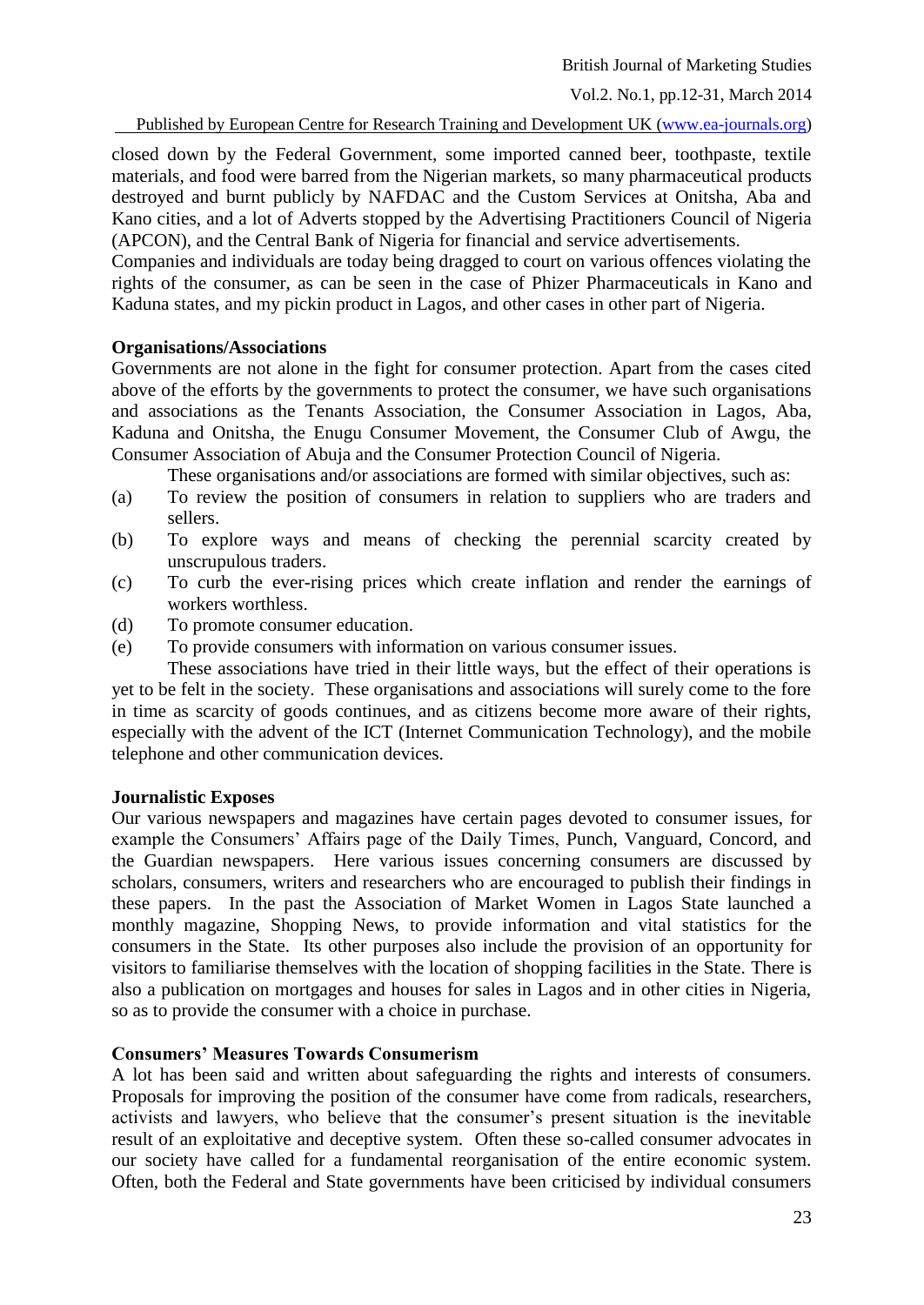Vol.2. No.1, pp.12-31, March 2014

Published by European Centre for Research Training and Development UK [\(www.ea-journals.org\)](http://www.ea-journals.org/)

and consumer organisations and associations in Nigeria, but little attention has been given to consumer responsibilities which accompany these rights. The writer is a great champion of consumer rights to safety and good products and had personally taken up issues of safe products with defaulting companies.

## **Corporate Activities**

Firms, in their own way, contribute towards consumer protection; but most business activities in favour of consumerism have been geared towards playing safe. Attempts are made to avoid confrontation with law enforcement officers and to avoid going to court. A popular measure adopted by most Nigerian businesses is the installation in their premises of suggestion boxes for consumers, consumers affairs department, public affairs department, relationship marketing and public relations and corporate affairs' units.

### **The Extent of Protection Offered According to the Laws enacted in Nigeria**

Perhaps, the most commonly recommended succour for consumers is governmental legislation and regulations. It is against this background that Federal Government of Nigeria set up a number of regulatory bodies and Acts for various areas of consumer problems. Some of these are:

- Standard Organisation of Nigeria (SON)
- Food and Drug Act 1977 (National Agency for Food and Drug Administration and Control 1993).
- The Price Intelligence Agency (PIA)
- Consumer Protection Association of Nigeria
- Consumers' Protection Council

## **Standard Organisation of Nigeria (SON)**

The purpose of SON was mainly to standardise methods and products in industries throughout Nigeria and to ensure compliance with government policy on standardisation. Some of the locally produced products have not attained the standard of SON and hence a cog in the wheel of development and a challenge not only to business ethics but also to the existence of SON.

### **The Price Control Board (PCB)**

This body came into existence on  $3<sup>rd</sup>$  July, 1977. It was charged with the responsibility of regulating prices of all commodities sold in the Nigerian markets. To determine what is considered the fair price and to arrest or recommend for arrest violators of PCB degree. The Price Control Board had never performed this duty creditably thereby slowing down the pace of development and fulfilment of business ethics.

## **Food and Drug Act (FAD) 1977 / National Agency for Food and Drug Administration and Control (1993)**

It was charged with the function of regulating the manufacture, sale, and advert of food, drugs, cosmetics and to repeal the existing state laws on those matters. To impound and arrest those contravening those provisions. To prevent the marketing of drugs that are considered harmful to human beings. Today, there are more fake drugs than ever before in the country while quacks and opportunists dominate the dispensing and sales of drugs. Recently, four officials of National Drug Law Enforcement Agency (NDLEA) were sentenced to 15 years each by the Miscellaneous Offences Tribunal in Lagos for conspiracy, aiding and abetting the escape of some detainees in the agency cells at Ilupeju, Lagos. In a situation like this, how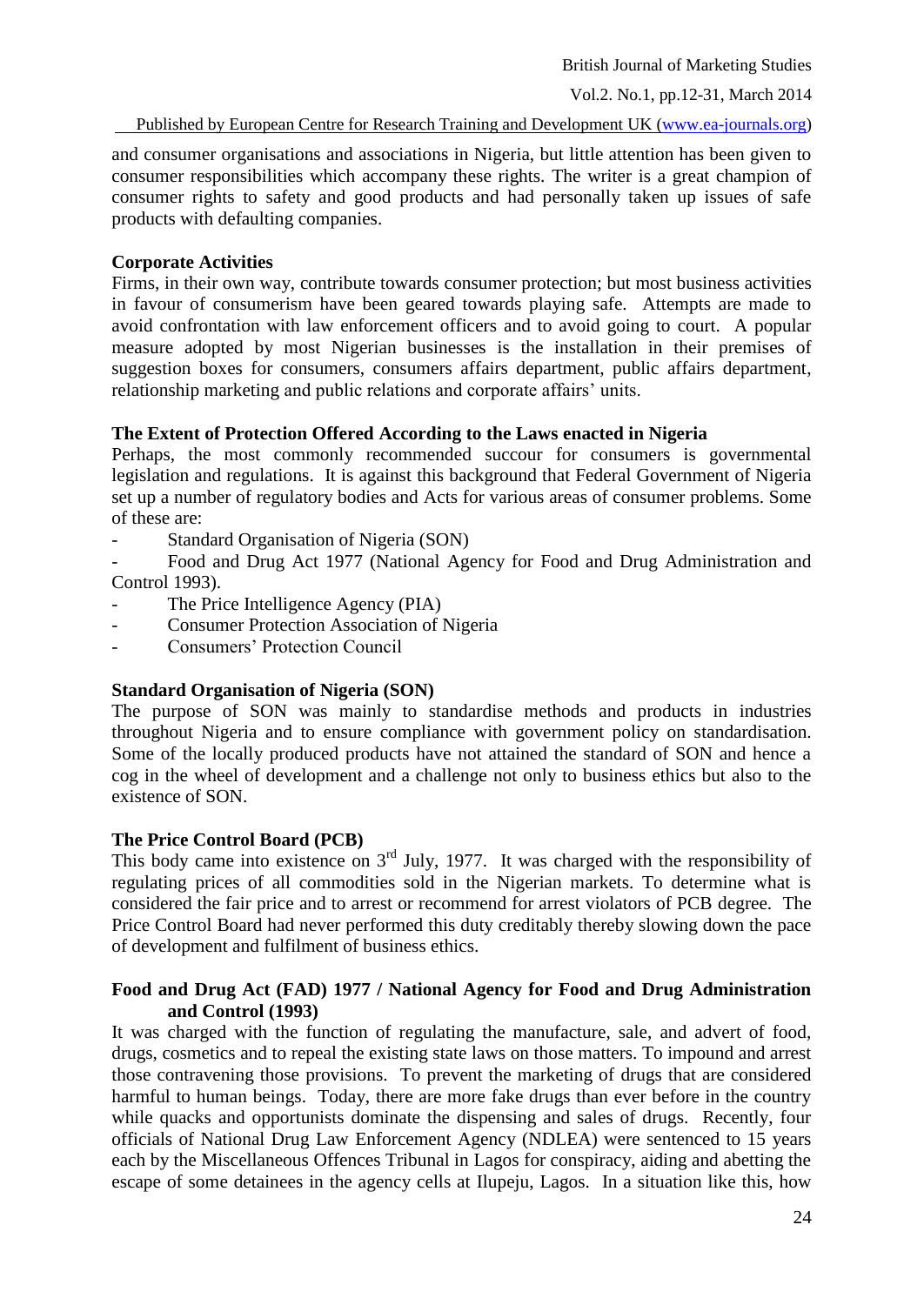Published by European Centre for Research Training and Development UK [\(www.ea-journals.org\)](http://www.ea-journals.org/)

could a society be developed at the pace it is excepted? Those are the stuffs that some officials of regulatory bodies are made up of.

## **The Price Intelligence Agency (PIA)**

It was established as a research arm of the Price Control Board and was required to:

- (a) Undertake regular study, monitoring and interpretation of price movements and their effects on other development in the national economy;
- (b) Recommend measures of regulating prices in various sectors of the economy and controlling of hoarding;
- (c) Monitor and supervise resale price maintenance arrangements; and
- (d) Bring pressure to bear on manufacturers and importers to publish regularly the agreed prices of commodities and the list of distributor(s) and their locations throughout the country. The PIA has not performed these functions creditably and as such has neither contributed meaningfully to national developments or to the promotion of consumerism.

## **Consumer Protection Association of Nigeria**

The Association was launched in 1982 by the Minister of State in the Ministry of Industry, Dr. Israel Igbani. The National President of the Association stated the purpose of the Association to include:

- The promotion and stimulation of consumer awareness.
- The protection of consumer rights and interests.

The provision of dialogue between consumers, the government, manufacturers, distributors and retailers.

The serving as a clearing house for all consumers complaints and the seeking of redress for consumers.

The fanfare, that greeted the launching hardly died down when the association slide into limbo.

## **The Consumer Protection Council (CPC)**

For the first time in Nigeria the government directly address the issue of consumers. And by Decree 60 of 1992, the government directly established a consumer protection council which was later integrated into the 1995 budget speech read by the late Head of State, General Sani Abacha. Apart from the fact that there is a move to set ups consumers' protection committees at state levels, much have not been known about the activities of the council till date in Nigeria.

## **Consumer Law and Protection in English Legal System.**

The consumer movement has had a profound effect upon the Nigeria legal system. The rate of change in consumer marketing since the early 1960s has brought with it equivalent change in the law which has been considerably modified to protect the consumer from unfair practices. The law relating to consumer protection is not a clearly defined code; it is made up of extensions and amendments to Nigeria contract laws. Its basis is in legislation (such as the Factors Act 1889) which was designed to define the law as to contractual relationships between traders. In Nigeria there is no such thing as a 'consumer law' as a single entity, nor is there a comprehensive code of consumer protection. There are, nevertheless, a wealth of statutory instruments which have been introduced during the last 30 years designed to effect specific control over potential injustices and exploit actions of the consumer. There is also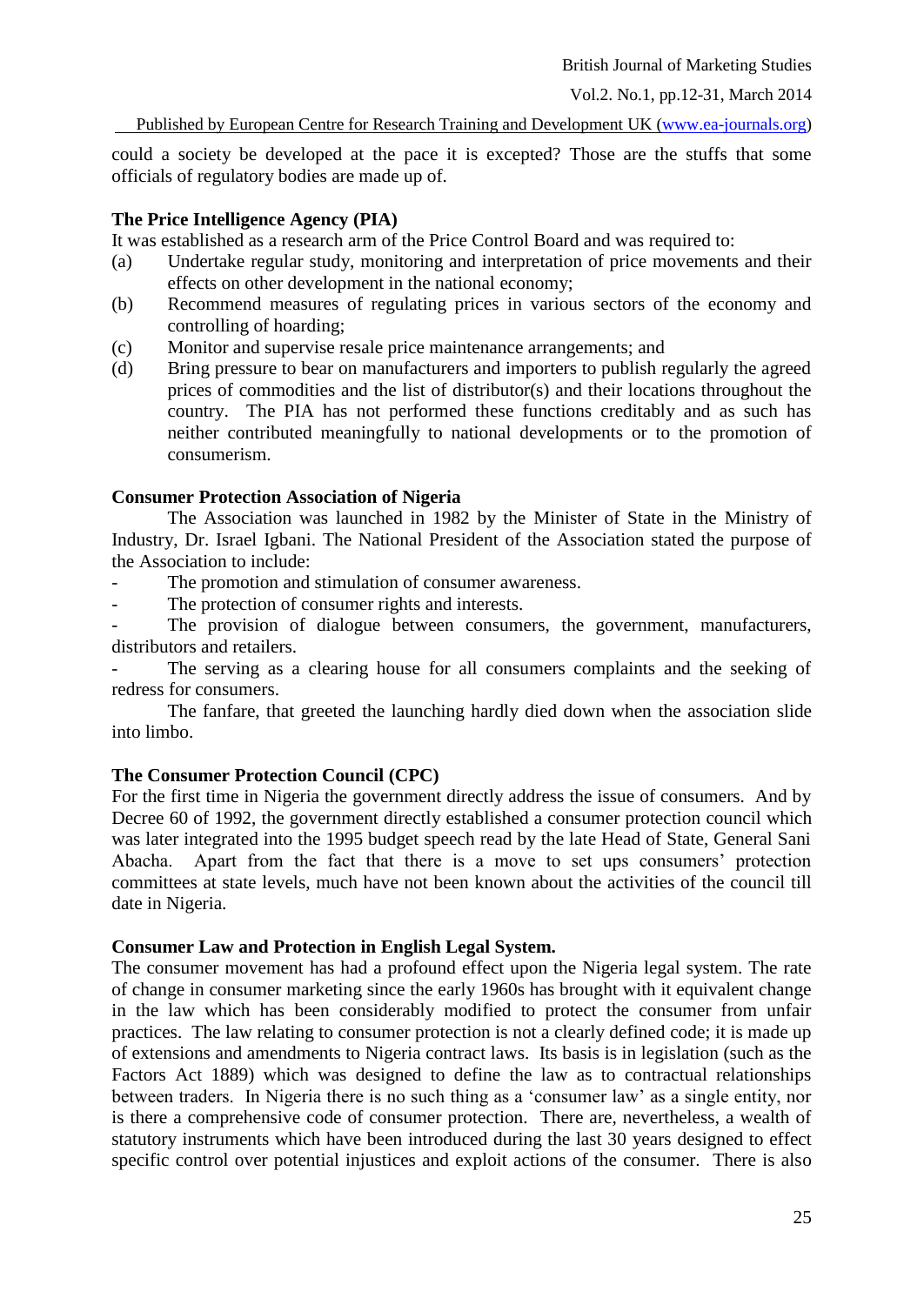Published by European Centre for Research Training and Development UK [\(www.ea-journals.org\)](http://www.ea-journals.org/)

the existing contract law which has a high degree of relevance to current situations in which the consumer may be at a disadvantage.

The following is a list of statutes which have particular importance for the consumer. It is not meant to be exhaustive, but is included so as to provide an insight into the legal development of consumer protection. These laws existed in the British common laws which by extension can be applicable in Nigeria. The specific laws to protect the Nigerian consumers have been outlined above.

- Business Advertisements (Disclosure) Order 1987
- Consumer Credit (Credit Reference Agency) Regulations
- Price Marketing (Bargain Offers) Order 1979

Further remedies in law for the consumer are to be found in the contract law. Although it has already been stated that there is no such thing as 'consumer law', and although existing legislation is somewhat hybrid in nature, it is possible to place the law as it relates to the consumer into two broad categories. First, remedies exist under private law and second, remedies have been created by administrative and governmental action. These latter remedies are backed up by criminal law and come under the jurisdiction of the Director General of Fair Trading.

## **Remedies available under private law Sale of Goods Act 1979 (English Common Law)**

The original Sale of Goods Act was passed in 1893 and has been constantly amended since then. The 1999 Act defines the statutory rights of the buyer (and seller) with respect to the transfer of property in goods for a money consideration (the price). The 'inalienable' rights of the consumer are set out by the Act. These concern the transference of title from the seller to the buyer, the description and the quality of the goods.

An important component; of the Act concerns the question of 'merchantable quality'. The definition of merchantable quality is the cause of some debate. The definition which currently applies can be paraphrased as follows:

*Goods of any kind are of merchantable quality…if they are as fit for the purpose for which goods of that kind are commonly bought and which it is reasonable to expect them to be having regard to the description, price and circumstances of purchase.*

Linked to the idea of merchantable quality is the 'fitness for purpose' for which goods are bought and the 'availability' of those goods which are also implied terms of the Act. These specific laws are linked to the consumers right to safety and to information.

## **The Supply of Services (English Common Law)**

As marketing is concerned with the provision of both goods and services, we should also consider consumer rights when the product is a service rather than a tangible good. There are well-established precedents which refer to contracts for services. The Unfair Contract Terms Act 1977 is particularly concerned with the application of exemption clauses by the supplier of services. The 'reasonableness test' affords protection for both buyer and seller when such clauses are included in a contract.

The Supply of Goods and Services Act 1982 has furnished the consumer with further specific attention. Services must be carried out with 'reasonable care and skill', 'within a reasonable time' and at 'a reasonable charge'. Of course, what is 'reasonable', is dependent on the facts and circumstances of the case and how these are interpreted by the judge.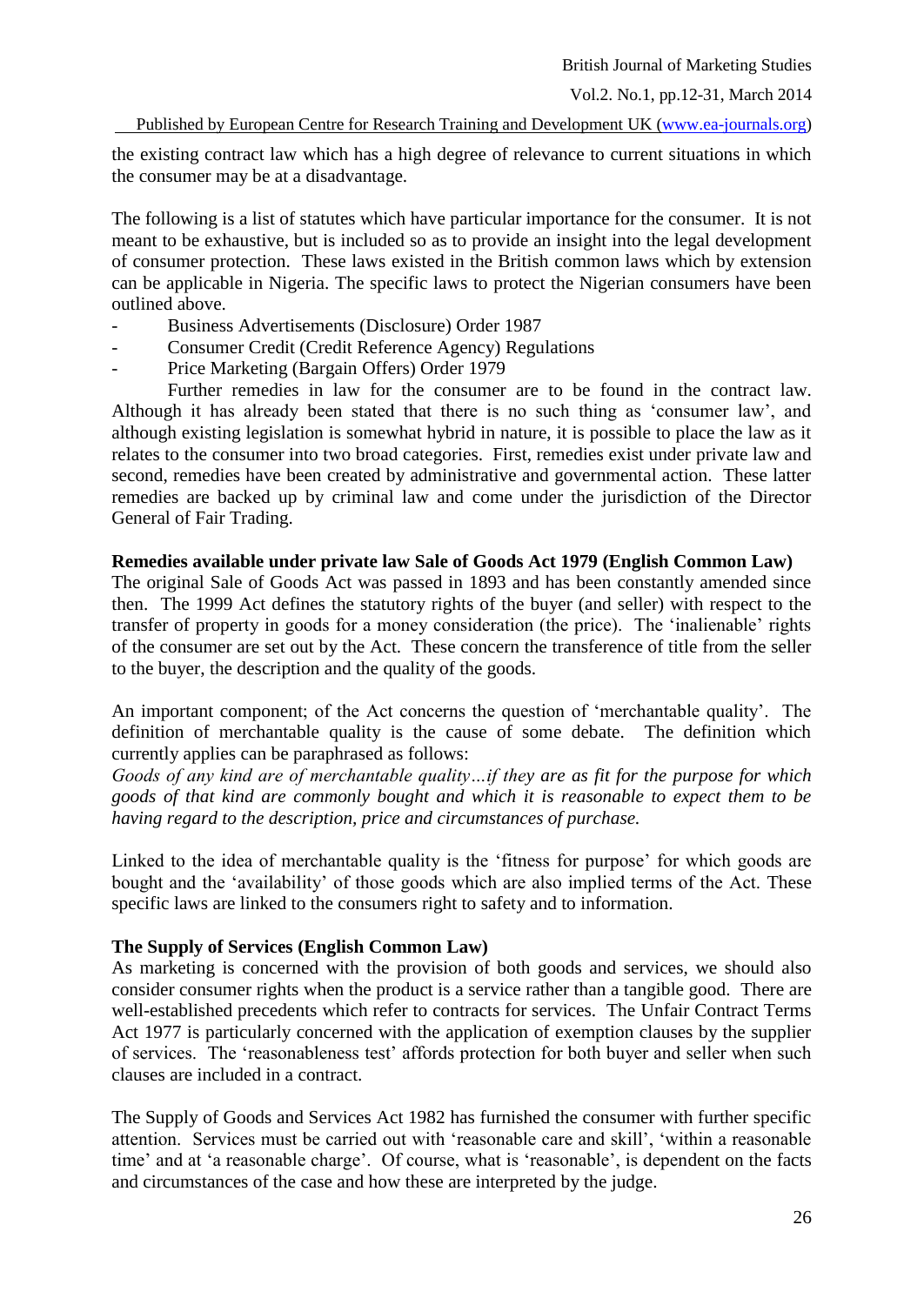#### Published by European Centre for Research Training and Development UK [\(www.ea-journals.org\)](http://www.ea-journals.org/)

## **Misrepresentation and False Trade Descriptions of Goods (English Common Law)**

Perhaps the most often quoted piece of consumer legislation in England is the Trade Descriptions Act of 1968 and 1972 (TDA).

The TDA is clearly of particular relevance to advertising practice. While the TDA does not specifically deal with claims as to 'value' and 'worth' (such claims are controlled by the Price Marking (Bargain Offers) Order 1979, the creative jargon of the advertiser's copy may lead to the making of intentional or unintentionally false claims about a good or service. The Nigerian equivalent is the APCON Decree 55 of 1988. Specific laws are also contained in the APCON bye laws as see in the Decree. This leads us to an important legal point on the subject of advertising that of the traders' puff. Claims made about a brand of perfume or beer, or the hackneyed 'desirable residence' of the estate agent's jargon are not likely to be construed as being legally binding. If, however, the advertiser uses a phrase such as 'results guaranteed', such a promise is sufficiently definite as to be legally enforceable. If a company makes a claim about its products, it is up to the courts to decide whether the statement is legally enforceable or merely a 'puff' of creative imagination.

The subject of false trade descriptions is linked to that of misrepresentation, which is dealt with separately under the Misrepresentation Act of 1967. The easiest way to understand misrepresentation is to remember that it must relate to a question of fact and that any representation only becomes legally significant if it turns out to be false. The categories of misrepresentation should also be appreciated. These are; fraudulent, negligent or innocent. In the latter case, damages are not usually available to the consumer, although costs and expenses arising from the trader's action may be awarded.

#### **Consumer Credit**

The Consumer Credit Act 1974 is an example of direct response to consumer protection as the purchase transaction becomes more complicated and open to abuse.

The Act controls the advertising of credit and canvassing where dishonesty is concerned, and it requires the company which offers credit to disclose fully all information about the agreement, including the rights of cancellation. The consumer also has the 'right to a remedy' if a so-called 'credit bargain' is subsequently found to be extortionate. More recently a 'cooling off' period has been introduced during which the consumer may reflect on a purchase, and decide whether or not to go ahead with the responsibilities of a credit agreement.

## **Product Liability**

The consumer usually makes a contract of sale with a retailer. Under the terms of the Sale of Goods Act, the usual recourse to justice in the event of complaint is made to the retailer and not to the manufacturer. These are, however, occasions when the consumer has the right to bring a case against the manufacturer of defective goods. Such liability with respect to safety is set out in the Consumer Safety Act 1978 and the Consumer Protection Act 1961. Similarly, where a guarantee is offered by the manufacturer, the offer for sale is deemed to have been made by that party and not the retailer.

In civil law, a consumer has the right to sue in the 'tort' of negligence, because a manufacturer has the legal duty of care to ensure that his goods are not dangerous (this being subject to a series of limitations). Although remedies in fact existed long before the consumer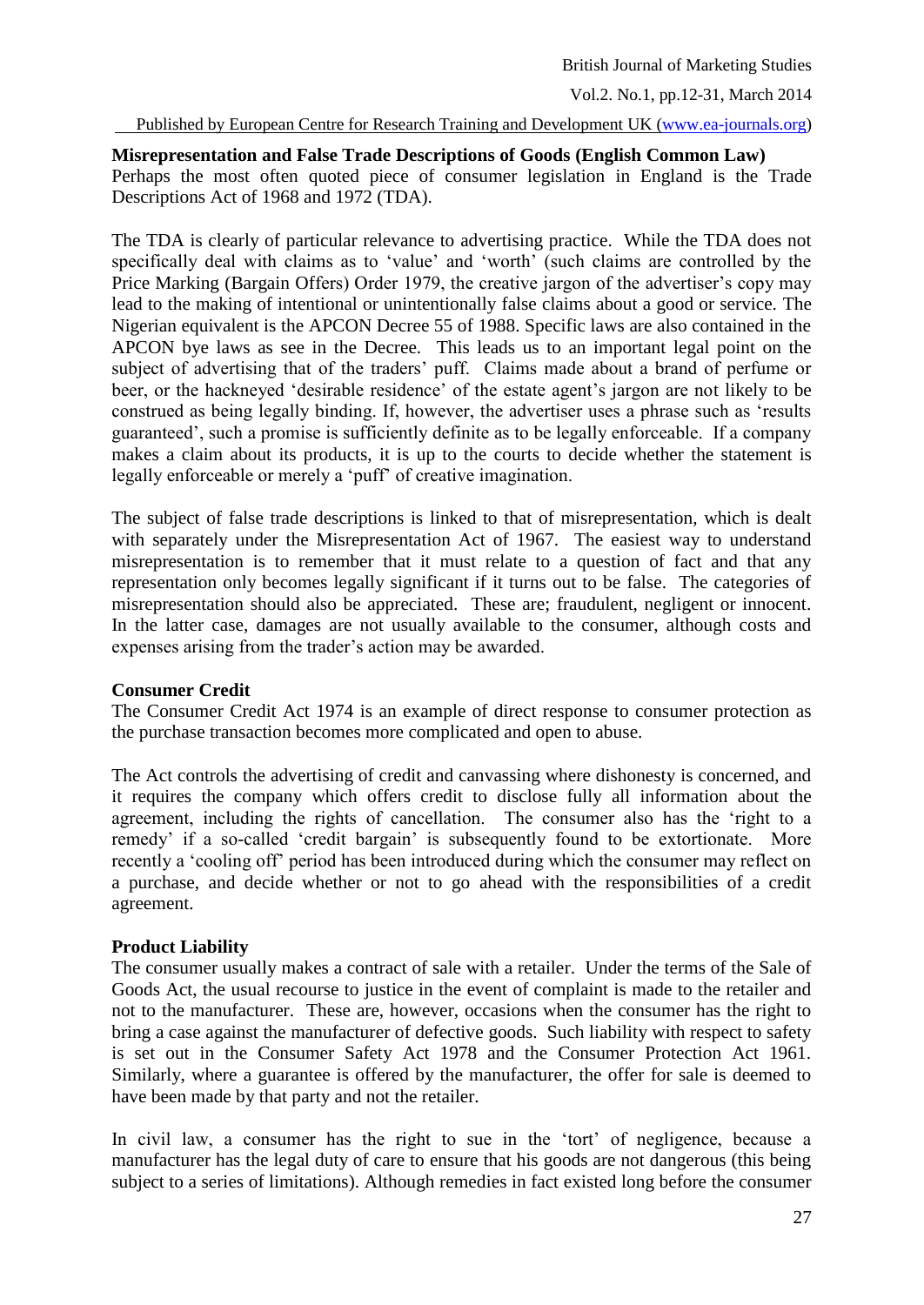Published by European Centre for Research Training and Development UK [\(www.ea-journals.org\)](http://www.ea-journals.org/)

movement, such an action is nevertheless a powerful weapon in the modern consumer's armoury in cases of negligence.

## **Marketing's Response to Consumerism**

Consumerism is truly the shame of marketing as Kotler (2009) observes. This is because, consumerism shows that the marketing concept has not been fully implemented in many companies. Many companies still rest their policies and practices on a product-orientation i.e. they base their activities on a desire to fulfil their own needs and not those of the consumer; they think of giving the consumer what they can make rather giving him what he really wants. In a sense, however, consumerism constitutes a marketing opportunity and a signpost for strategy. In particular, it tells management what products can be bought and therefore what to do, what to make, how products are to be designed, advertised, priced, and marketed. It minimises risk and wasteful use of resources. In fact, it has aims which are synonymous with those of marketing, since the purpose of marketing is to identify, respond to, and satisfy customer needs profitably.

The following specific measures can be taken by marketing firms in response to consumerism. Ayozie (2003), Onah (1988) enumerated some of these measures in Nigeria.

- Open-dating of products particularly foods and drinks to reassure customers of safety and build goodwill and relationship;
- Unit-pricing of products to facilities easy comparison of competitive brands of merchandise;
- Effective and top-quality after sales service arrangements especially for automobiles and technical products. Provision could be made for first-class after sales service and rapid delivery products and services;
- Provision of adequate, factual, and helpful information about the products and services which people seek to use. This should include product-care labelling, greater clarity of instructions that accompany the products, honest and relevant advertising, nutritional labelling, ingredient labelling, consumer education, etc;
- Dealing with consumer complaints quickly and responding to inquiries and grievances;
- Improving customer contact through better point-of-sale materials, consumer educational programmes, and through retail personnels who are properly trained and educated;
- Establishment of an advisory committee of consumers who will have a real voice in company decisions and deliberate and continuing consultation with such consumer representatives in order to get in advance what will best meet consumers' needs. The aim should not be to satisfy the minimum standards required by the law but rather to go as far as is practicable;
- Making a genuine effort to implement the marketing concept by always putting customers' needs above other considerations. This requires adequate testing of products and the establishment of a consumer affairs and research department whose task will be to represent effectively the interests of consumers in company decisions;
- Establishment of very active and reliable consumer affairs, public affairs, consumer complaints, public relations units and departments in companies, operated by qualified, efficient and highly proactive personnel, who are willing to deal satisfactorily with customer complaints immediately;
- Having a consumer complaints tool, free telephone lines where consumer complaints can be received; and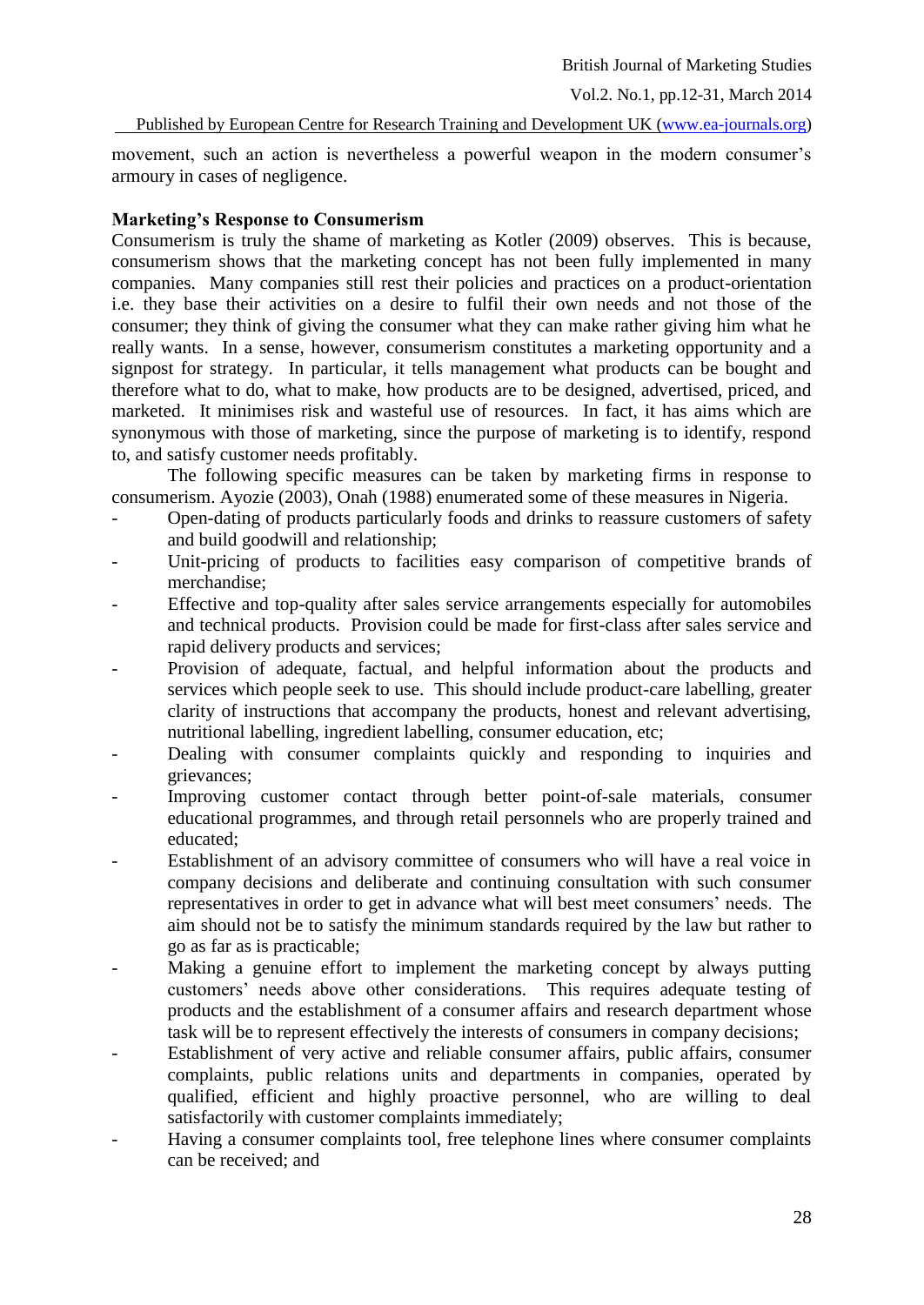Published by European Centre for Research Training and Development UK [\(www.ea-journals.org\)](http://www.ea-journals.org/)

Having reliable emails replying promptly to emails and text messages, and set up informative websites.

## **The Future of Consumerism in Nigeria**

The present trend of the consumer movement suggests that consumerism will continue in Nigeria due to the legal, political, social and economic pressures. The consumer movement will be enhanced now that Nigeria is in a civilian democratic rule. Consumer issues will be used by politicians to win votes. This will lead to an increase in consumers' voice in government.

The Universal Basic Education programme which was launched in 1999/2000, the ICT, internet and mobile telephones will have its impact on the number of consumer organisations. Ultimately UBE will help to increase the level of education. There is very likelihood that consumer unrest will persist with increases in the level of education in the country. There will be more demand for consumer protection.

As Nigeria gets more industrialised, health, marketing and safety problems will continue to increase rather than decrease.

In future, the demands on firms will become greater. Several guidelines have been suggested which businesses in Nigeria should follow in their response to consumerism in Nigeria.

- 1. Establish a separate corporate division for consumer affairs. This division should participate in all corporate decisions that have consumer implications. It should participate in research and design, advertising, credit, pricing, quality assurance and in handling consumer complaints
- 2. Change corporate practices that are perceived as deceptive. The consumer affairs division should identify corporate practices that are perceived as deceptive and/or antagonistic by consumers, and handling promptly consumer complaints.
- 3. Educate channel and distribution members on the need for a consumerism effort throughout the channel system, and on how to respond to complaints and enquiries.
- 4. Incorporate the increased costs of consumerism efforts into the corporate operating budget.

The main purpose of these consumerism efforts and programme will be to:

- (a) Enhance the quality of communications between the consumers and the firm and to incorporate valid complaints into corporate decisions. Corporate leaders have to some basic options, they may take positive actions in this matter or they may ignore it. If they ignore it, they must be prepared for a government and legal actions to protect the consumers or protests and boycotts by the consumers themselves.
- (b) Individual consumers are not living up to their responsibilities; rather, they encourage high prices and trade malpractices. They encourage hoarding and profiteering by buying goods above stipulated prices and sometimes without receipts. Consumers blame our government but they fail to support government actions and measures against business malpractices. Many are not ready to endure or compel companies to change their sharp business practices and change or improve defective products.
- (c) Nigerian consumers should be courageous and stand on their own feet to fight abuse in the country. It might be costly and time consuming but rewarding in the long run.
- (d) If consumerism is to survive in Nigeria, consumers in Nigeria must be prepared to make sacrifices. It is high time Nigerian consumers resorted to consumer boycotts in response to rising food and commodity prices. The greatest weapon of consumers all over the world is consumer boycotts. Sellers cannot survive without consumers.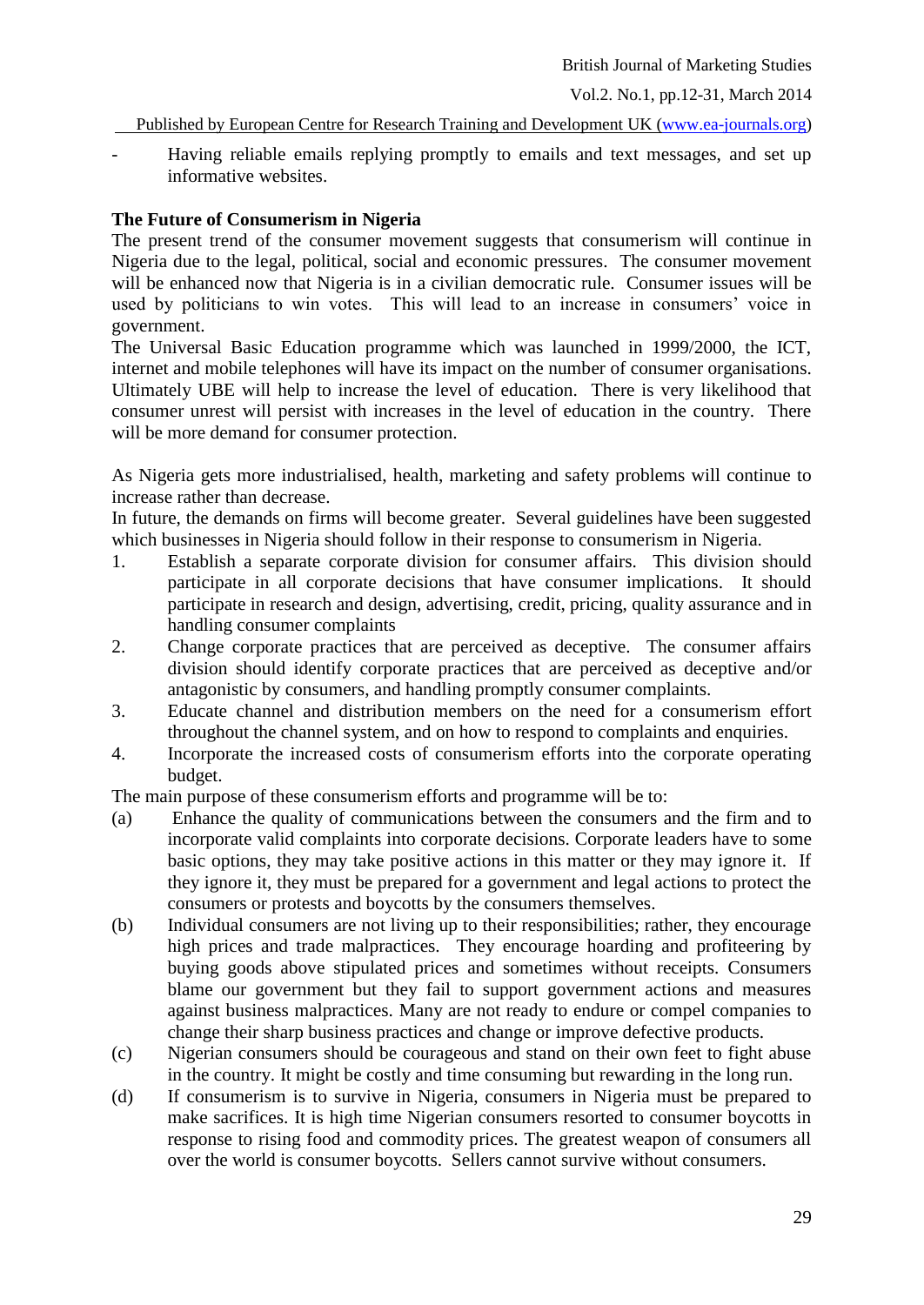#### Published by European Centre for Research Training and Development UK [\(www.ea-journals.org\)](http://www.ea-journals.org/)

## **CONCLUSION**

A great deal of the demands which the consumer movement originally made have now been met. This is not to say that the need for consumer protection has diminished, or that it is likely to do so. There is also the danger that after several years of success, those responsible for administering and improving consumer protection will become complacent, less dynamic and less responsive to changes. Consumerists are also becoming involved with protection at the macro level. The progress always made must not be allowed to slide, but it is likely that future consumerist interest will focus more on macro price levels (such as lobbying the Petroleum Prices Regulatory and Monitoring Councils, Federal Government of Nigeria, Federal Ministry of Petroleum Resources, on oil prices) and on multi-national business, rather than the day-to-day problems on the streets. Increasing attention is also paid to environmental and ecological issues as observed in the Niger Delta and some northern states in Nigeria, and it must also be remembered that as society is confronted by new social and economic problems, so the consumer movement must respond by adapting to the ensuing challenges.

The biggest weapon of the consumer has traditionally been held to be that of the 'silent vote', that is the right not to buy unsatisfactory goods; this is the concept of consumer sovereignty. Logically, therefore, companies who mis-serve the market will usually run out of customers. Consumerists argue that the onus is not on the consumer to veto unsatisfactory goods after having first been disappointed, rather than it is up to the sellers of goods to take all reasonable steps to ensure satisfaction before offering goods for sale. They further argue that such a step will be greatly facilitated if certain basic consumer 'rights' are recognized.

The present activities of various consumeristic parties, the researches and the government show that consumerism has come to stay in Nigeria. Business should regard it as an opportunity for rather than a threat to consumer satisfaction.

The implications of consumerism is that business must educate the public about their operations. There has to be increased attention to consumer problems and programmes that will improve customer relations. If businessmen do not willingly respond to consumer problems and complaints, they may be faced with more government control through legislation.

Many problems in Nigeria are caused at least in part, by the consumer's own ineptness, carelessness or ignorance and/or a reluctance to put forward the effort required to make informed buying decisions. Consumers, as shoppers, fail to act in a responsible manner. Deception, fraud or dishonesty may be evidenced on the part of either seller or buyer. Consumers have to change their attitude toward government measures for consumer protection.

Consumerism is now in Nigeria, and businesses should respond thoughtfully and rationally to issues rather than being defensive or reacting negatively or not at all.

## **References**

Akpanemia, N. S. (1999) Promoting Consumerism in the Next Millennium through Business Ethics. Paper presented at the School of Management National Conference on Development, The Federal Polytechnic, Ilaro, Nigeria.